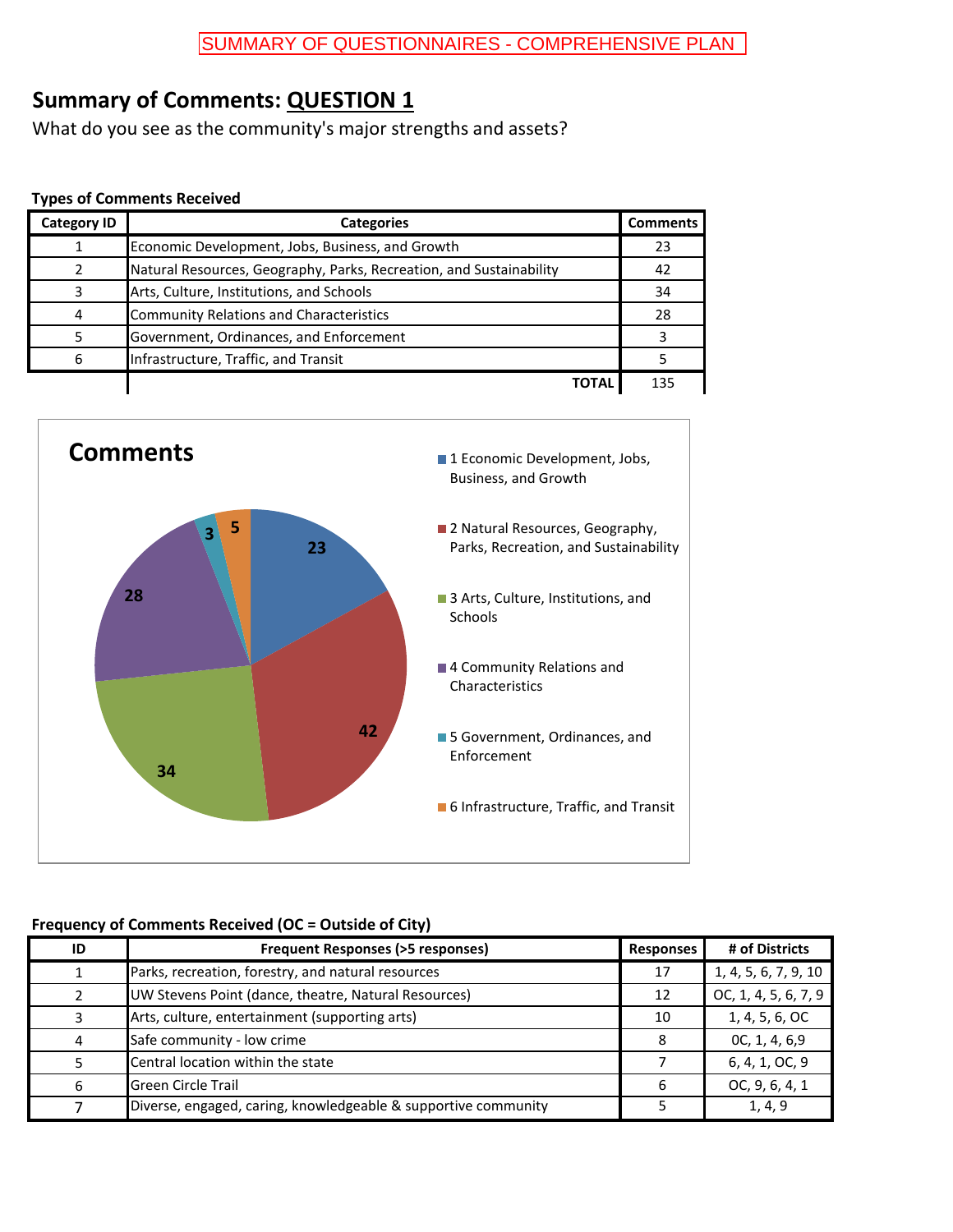(Comments may be repetitive or similar)

| ID             | What do you see as the community's major strengths and assets?    | <b>Comments</b> | <b>Districts</b>     | <b>Category ID</b> |
|----------------|-------------------------------------------------------------------|-----------------|----------------------|--------------------|
| 1              | UW Stevens Point (dance, theatre, Natural Resources)              | 12              | OC, 1, 4, 5, 6, 7, 9 | 3                  |
| $\overline{2}$ | Skyward                                                           | 1               | OC,                  | $\mathbf{1}$       |
| 3              | <b>Green Circle Trail</b>                                         | 6               | OC, 9, 6, 4, 1       | $\overline{2}$     |
| 4              | Commitment to family; family values                               | $\overline{2}$  | OC, 10               | 4                  |
| 5              | Jesus Christ and His Catholic Church                              | 1               | $\mathbf{1}$         | $\overline{3}$     |
| 6              | Strong and diverse economic base / jobs                           | 4               | 1, 5, 7              | 1                  |
| 7              | Progressive and tolerant social attitudes, and interactions       | 2               | 1, 6                 | 4                  |
| 8              | Strong work ethic                                                 | 2               | 1,6                  | 4                  |
| 9              | <b>Excellent educational system</b>                               | 3               | 1, 4                 | 3                  |
| 10             | Parks, recreation, forestry, and natural resources                | 17              | 1, 4, 5, 6, 7, 9, 10 | $\overline{2}$     |
| 11             | Assets appealing to next generation                               | 1               | 5                    | $\mathbf{1}$       |
| 12             | Arts, culture, entertainment (supporting arts)                    | 10              | 1, 4, 5, 6, OC       | 3                  |
| 13             | Strong downtown - growth potential                                | 3               | 5, 6, 9              | 1                  |
| 14             | Sentry Insurance - Large employer                                 | 3               | 7,6                  | $\mathbf{1}$       |
| 15             | Safe community - low crime                                        | 8               | OC, 1, 4, 6,9        | 4                  |
| 16             | Central location within the state                                 | 7               | 6, 4, 1, OC, 9       | $\overline{2}$     |
| 17             | Talented, friendly, energetic people                              | 2               | 9                    | 4                  |
| 18             | Vibrant market square and downtown farmer's market                | 3               | 6, 4                 | $\mathbf{1}$       |
| 19             | Support for a clean environment                                   | 1               | 6                    | $\overline{2}$     |
| 20             | Sustainable Practices (locally grown food/agricultural practices) | 4               | 4, 5, 6              | $\overline{2}$     |
| 21             | Aesthetics, scenic beauty                                         | 2               | 4, 6                 | 4                  |
| 22             | <b>Bike paths</b>                                                 | 3               | 4, 5                 | 6                  |
| 23             | Mid State Tech                                                    | $\mathbf{1}$    | 5                    | 3                  |
| 24             | <b>Fox Theatre</b>                                                | 1               | 5                    | $\overline{3}$     |
| 25             | Forward-thinking, progressive small, rural town                   | 2               | OC, 4                | $\overline{4}$     |
| 26             | Relatively short distances around the city                        | 1               | 4                    | $\overline{2}$     |
| 27             | Schmeekle Reserve                                                 | 1               | 4                    | $\overline{2}$     |
| 28             | Small town atmosphere (not crowded)                               | 2               | 6                    | 2                  |
| 29             | Little traffic                                                    | $\overline{2}$  | OC, 6                | 6                  |
| 30             | Comfortable pace of life                                          | 1               | 6                    | 4                  |
| 31             | Waterfront on the river                                           | 1               | 6                    | $\overline{2}$     |
| 32             | Variety of event and activities for all ages, and families        | 3               | 1, 4, 6              | 3                  |
| 33             | <b>Great YMCA</b>                                                 | 1               | 6                    | 3                  |
| 34             | Historic downtown                                                 | 1               | 6                    | $\overline{3}$     |
| 35             | Golf course                                                       | 1               | 6                    | $\overline{2}$     |
| 36             | <b>Strong Christian community</b>                                 | $\mathbf 1$     | 6                    | $\overline{4}$     |
| 37             | Strong public schools                                             | 1               | 6                    | $\mathbf{3}$       |
| 38             | Strong diverse business (large and small)                         | $\sqrt{4}$      | OC, 1, 4, 6          | 1                  |
| 39             | Shopping and restaurant opportunities                             | $\overline{2}$  | OC, 1                | $\mathbf{1}$       |
| 40             | Lots of Development area (example: Shopko Parking lot)            | 2               | 1, 4                 | $\mathbf{1}$       |
| 41             | Climate                                                           | 1               | 9                    | $\overline{2}$     |
| 42             | Diverse, engaged, caring, knowledgeable & supportive community    | 5               | 1, 4, 9              | 4                  |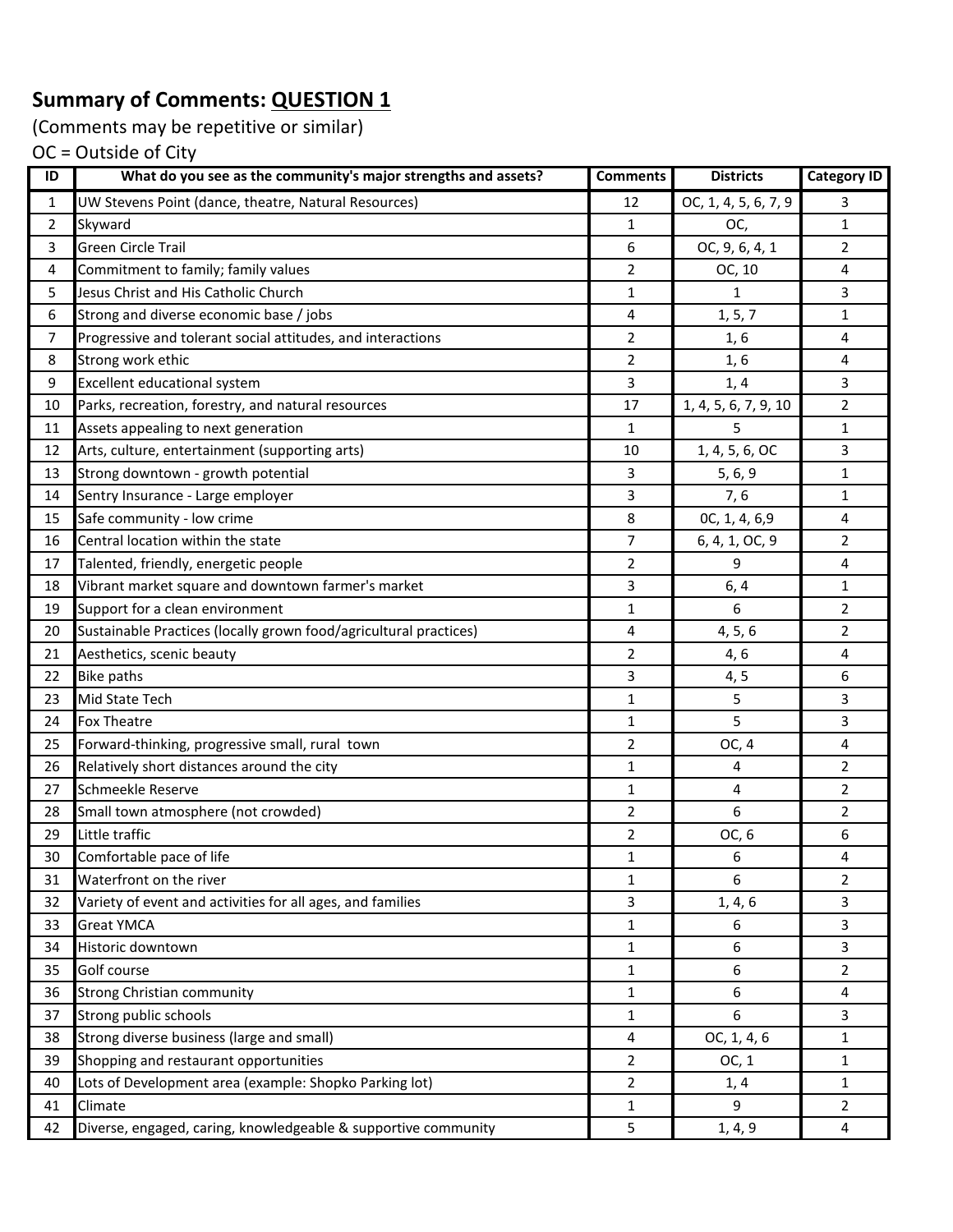| 43 | Strong partnership between government and business |     | ОC  |  |
|----|----------------------------------------------------|-----|-----|--|
| 44 | Low poverty rates                                  |     | ос  |  |
| 45 | Low taxes and cost of living                       |     | OC. |  |
|    | <b>TOTAL</b>                                       | 135 |     |  |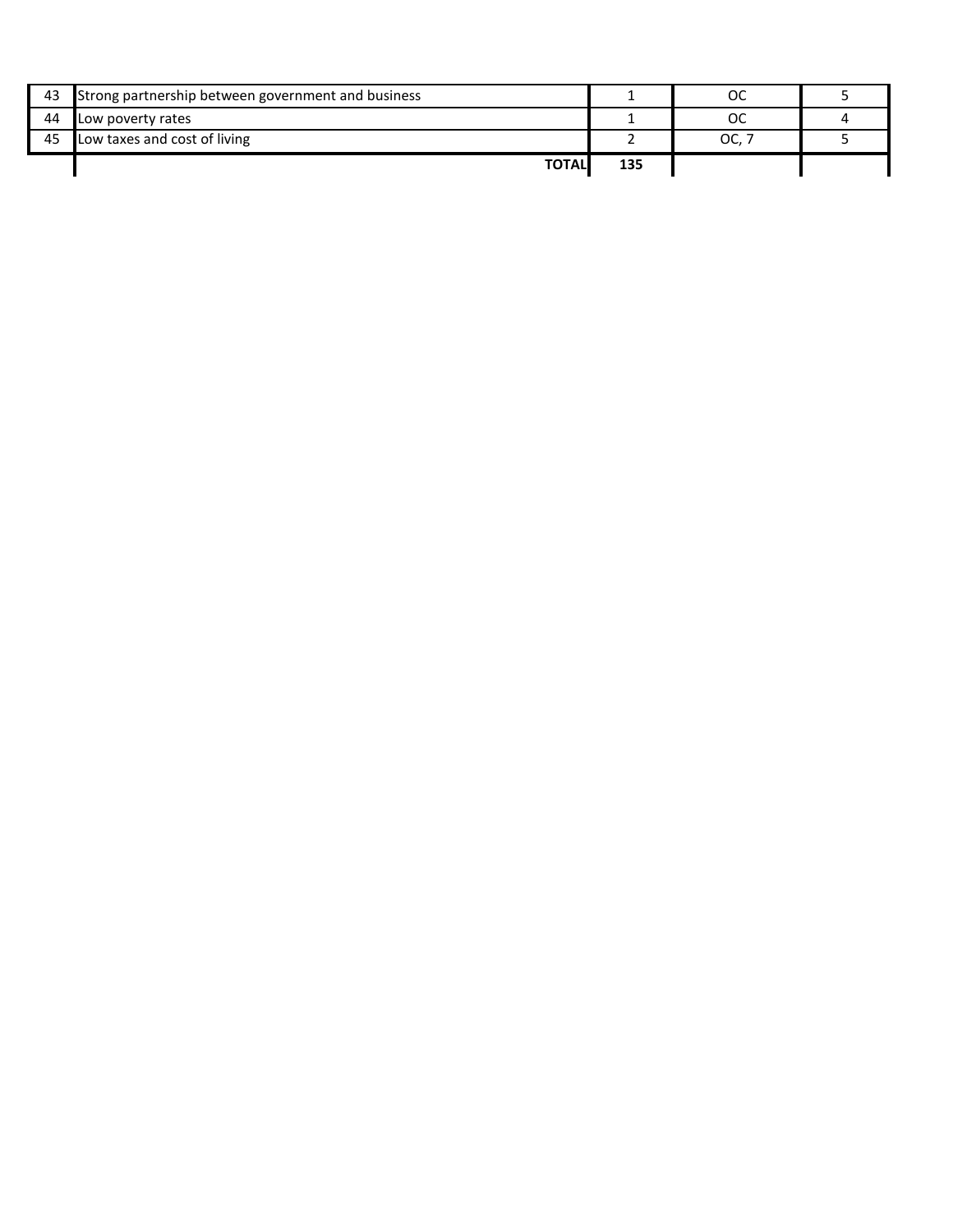What do you see as the community's major weaknesses or liabilities?

#### **Types of Comments Received**

| Category ID | <b>Categories</b>                                                   | <b>Comments</b> |
|-------------|---------------------------------------------------------------------|-----------------|
|             | Economic Development, Jobs, Business, and Growth                    | 27              |
|             | Natural Resources, Geography, Parks, Recreation, and Sustainability |                 |
| ς           | Arts, Culture, Institutions, and Schools                            |                 |
| 4           | <b>Community Relations and Characteristics</b>                      | h               |
|             | Government, Ordinances, and Enforcement                             | 13              |
| 6           | Infrastructure, Traffic, and Transit                                | -13             |
|             | <b>TOTAL</b>                                                        |                 |



| ID | Frequent Responses (>5 responses)                                                              | Responses # of Districts |
|----|------------------------------------------------------------------------------------------------|--------------------------|
|    | Inadequate or lack of housing (student, residential, young professional, middle class)         | 4,5,6,7                  |
|    |                                                                                                |                          |
|    | Lack of strong government policy, receptivity, cooperation, and intergovernmental coordination | 1, 7, 9, OC              |
|    | Lack of educated workforce, job opportunities (manufacturing) and diverse business             | 4, 6, 9, 10              |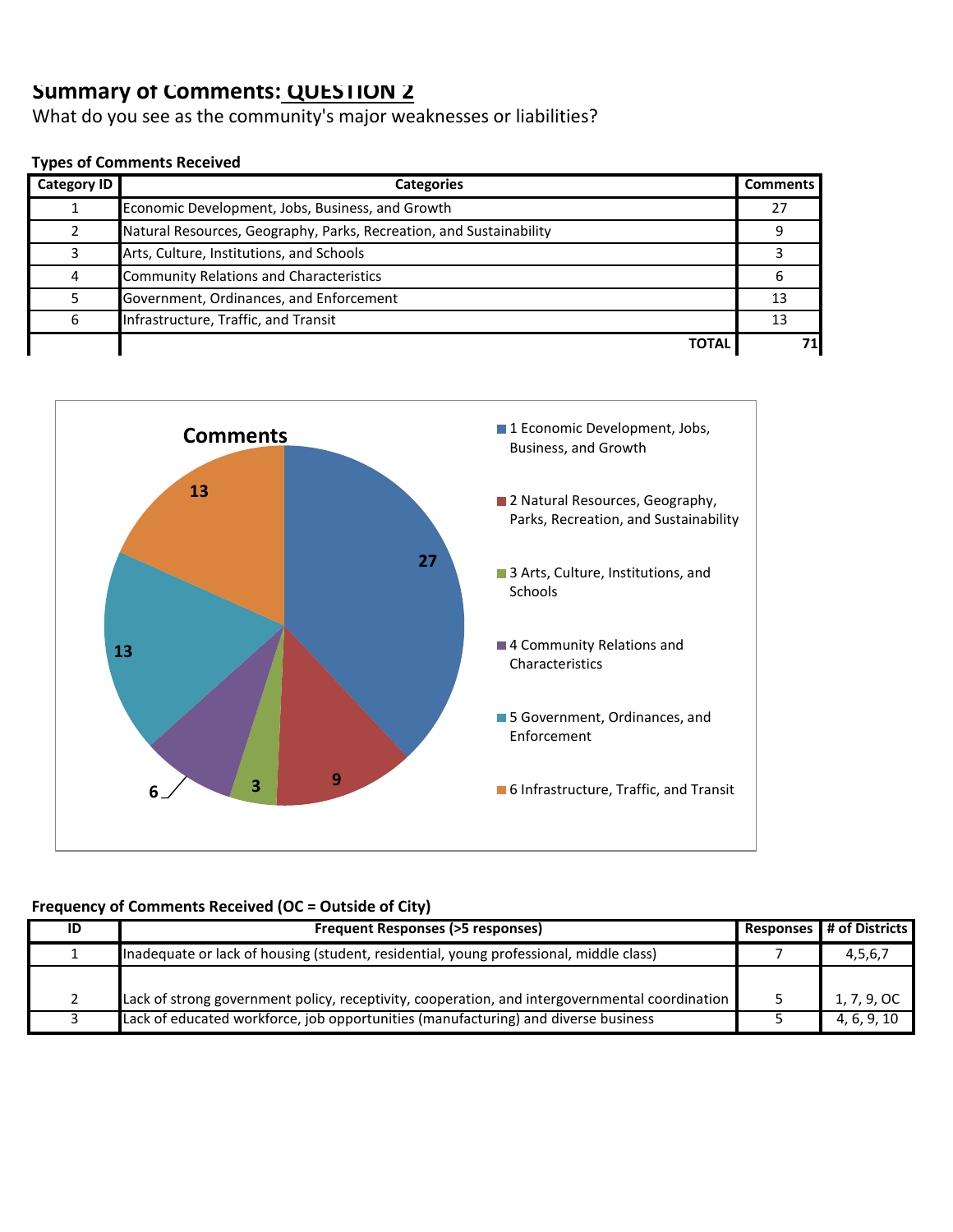(Comments may be repetitive or similar)

| ID | What do you see as the community's major weaknesses or liabilities?                    | <b>Comments</b> | <b>Districts</b> | <b>Category ID</b> |
|----|----------------------------------------------------------------------------------------|-----------------|------------------|--------------------|
| 1  | Disputes and lack of diversity in local government                                     | $\overline{2}$  | ОC               | 5                  |
| 2  | Putting off major projects until they are too expensive to do                          | $\mathbf{1}$    | ОC               | 5                  |
| 3  | Lack of support for the Fox Theatre                                                    | $\mathbf{1}$    | <b>OC</b>        | 3                  |
| 4  | Improper moral teachings and fullness of truth to our youth                            | 1               | 1                | 4                  |
| 5  | Loss of youth, millennials,                                                            | 3               | 1, OC, 7         | $\mathbf{1}$       |
| 6  | Lack of investment in natural resources & parks                                        | 2               | 1, 5             | $\overline{2}$     |
| 7  | Lack of infrastructure investment and community development                            | 2               | OC, 5            | 6                  |
| 8  | Aging population base                                                                  | $\overline{2}$  | 7, OC            | 4                  |
| 9  | Lack of downtown parking                                                               | $\overline{2}$  | 4, 7             | 6                  |
|    | Lack of strong government policy, receptivity, cooperation, and intergovernmental      |                 | 1, 7, 9,         |                    |
| 10 | coordination                                                                           | 5               | <b>OC</b>        | 5                  |
|    |                                                                                        |                 |                  |                    |
| 11 | Inadequate or lack of housing (student, residential, young professional, middle class) | 7               | 4,5,6,7          | 1                  |
| 12 | Close-minded attitude of many citizens                                                 | $\mathbf{1}$    | 6                | 4                  |
| 13 | No clear plan for sensible growth                                                      | $\mathbf{1}$    | 6                | 1                  |
| 14 | Not enough big-money investors to kick-start projects                                  | $\mathbf{1}$    | 6                | $\mathbf{1}$       |
| 15 | Lack small business and support for start-up businesses                                | 3               | 4,6              | $\mathbf{1}$       |
| 16 | No overnight parking on street                                                         | 2               | 5, 4             | 5                  |
| 17 | Energy-intensive economy may threaten some activities, development                     | 1               | 4                | 1                  |
| 18 | Lack of bicycle and pedestrian infrastructure (unsafe feeling)                         | $\overline{2}$  | 4<br>4, 6, 9,    | 6                  |
| 19 | Lack of educated workforce, job opportunities (manufacturing) and diverse business     | 5               | 10               | 1                  |
| 20 | Urban sprawl                                                                           | 1               | 1                | $\overline{2}$     |
| 21 | Inability to take proven operating principles and implementing them                    | $\mathbf{1}$    | 1                | 5                  |
| 22 | Small town mentality                                                                   | $\mathbf{1}$    | 6                | 4                  |
| 23 | Too much reliance on service industries for employment                                 | $\mathbf{1}$    | 6                | $\mathbf{1}$       |
| 24 | Traffic disruption by rail lines                                                       | 1               | 6                | 6                  |
| 25 | Very limited public use of the waterfront                                              | $\mathbf{1}$    | 6                | $\overline{2}$     |
| 26 | Little activities for young professionals                                              | 1               | 1                | $\overline{2}$     |
| 27 | Maintenance of parks is sometimes lacking                                              | 1               | 1                | $\overline{2}$     |
| 28 | No Family / young professional attractions & activities                                | 3               | 1, 7, OC         | 2                  |
| 29 | Culture of alcohol consumption                                                         | 1               | 6                | 3                  |
| 30 | Trains cause inconvenience                                                             | $\mathbf{1}$    | 6                | 6                  |
| 31 | Limited industry and job advancement                                                   | 1               | 6                | $\mathbf{1}$       |
| 32 | Lack of good restaurants                                                               | $\mathbf{1}$    | 6                | $\mathbf{1}$       |
| 33 | Vacant / Unoccupied commercial buildings                                               | 3               | 1                | 6                  |
| 34 | Poverty levels                                                                         | $\mathbf{1}$    | 1                | $\mathbf{1}$       |
| 35 | Constant shadowing and threat of a jail being built downtown                           | $\mathbf{1}$    | 9                | 5                  |
| 36 | Potential for businesses to leave the area                                             | $\mathbf{1}$    | 6                | $\mathbf{1}$       |
| 37 | School board seems dysfunctional                                                       | $\mathbf{1}$    | 1                | 5                  |
| 38 | Over focus on anything "downtown"                                                      | $\mathbf{1}$    | ОC               | $\mathbf{1}$       |
| 39 | Too many stoplights and 25 MPH speed limits to get downtown                            | $\mathbf{1}$    | ОC               | 6                  |
| 40 | Inadequate rural transportation system                                                 | $\mathbf{1}$    | 9                | 6                  |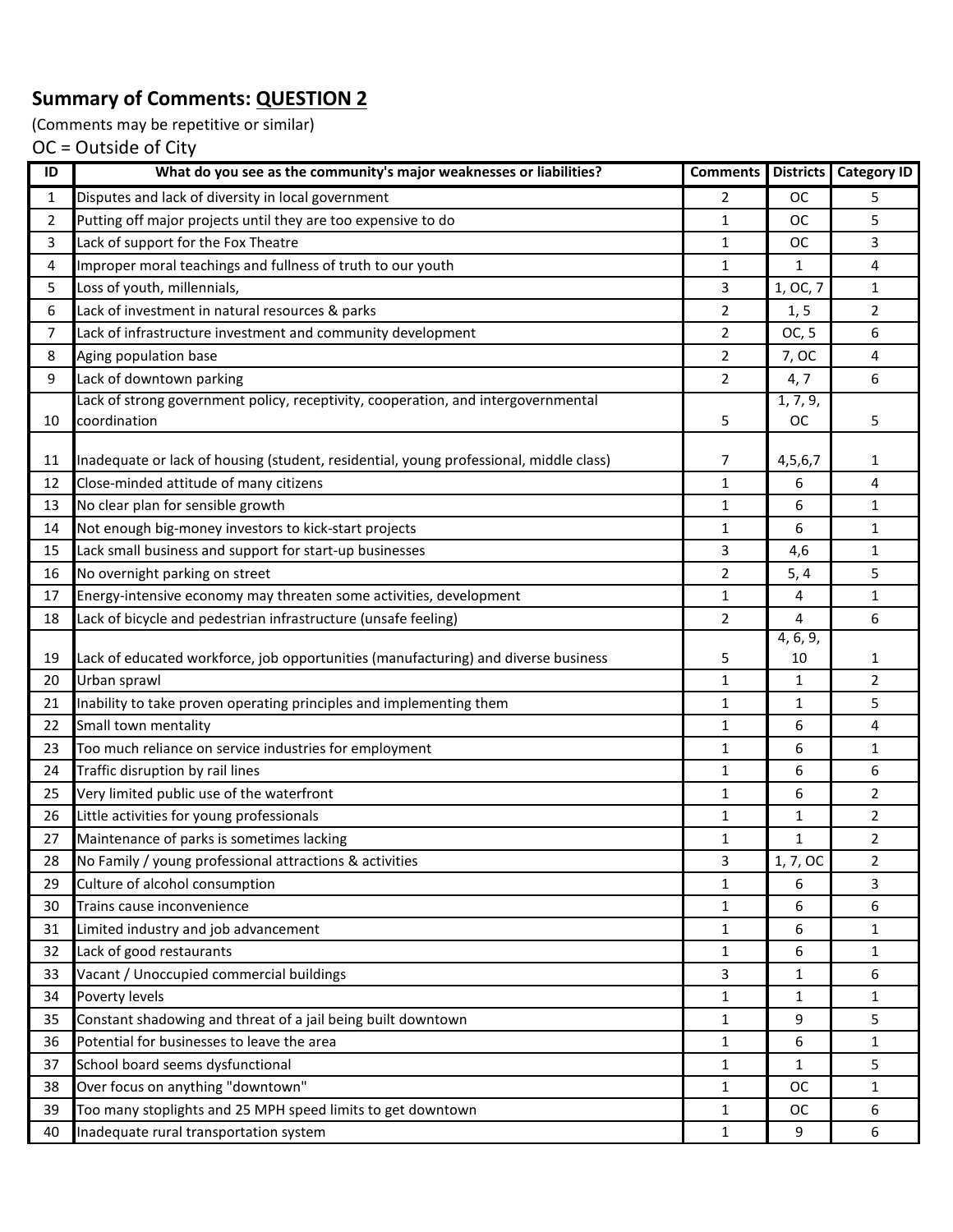| 41 | Not adequately addressing mental health issues in the community       |  |  |
|----|-----------------------------------------------------------------------|--|--|
| 42 | Nothing setting Stevens Point apart from other central WI communities |  |  |
|    |                                                                       |  |  |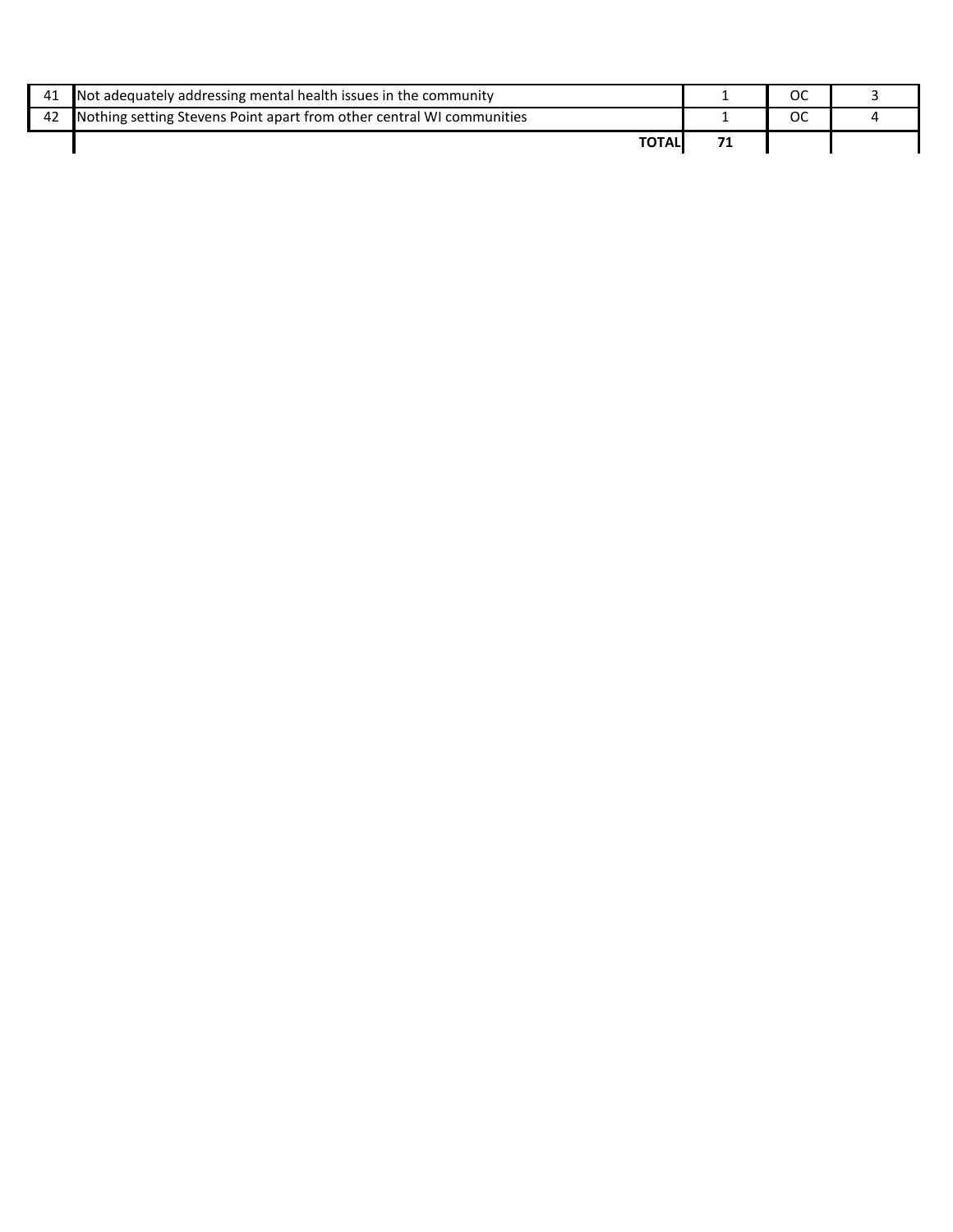What do you see as the community's major opportunities?

#### **Types of Comments Received**

| <b>Category ID</b> | <b>Categories</b>                                                   | <b>Comments</b> |
|--------------------|---------------------------------------------------------------------|-----------------|
|                    | Economic Development, Jobs, Business, and Growth                    | 31              |
|                    | Natural Resources, Geography, Parks, Recreation, and Sustainability |                 |
|                    | Arts, Culture, Institutions, and Schools                            |                 |
|                    | <b>Community Relations and Characteristics</b>                      |                 |
|                    | Government, Ordinances, and Enforcement                             |                 |
|                    | Infrastructure, Traffic, and Transit                                |                 |
|                    |                                                                     |                 |



| ID | Frequent Responses (>3 responses)                                       | <b>Responses</b> | # of District |
|----|-------------------------------------------------------------------------|------------------|---------------|
|    | Job and business growth/attraction (diversify business)                 |                  | 1, 6, 10      |
|    | Development of downtown, attract people                                 |                  | 5, 4, 6, 7    |
|    | Expand growth to City Industrial Parks                                  |                  | OC, 6         |
| 4  | Infrastructure that supports downtown businesses (bicycle & pedestrian) |                  | 1, 7, 9       |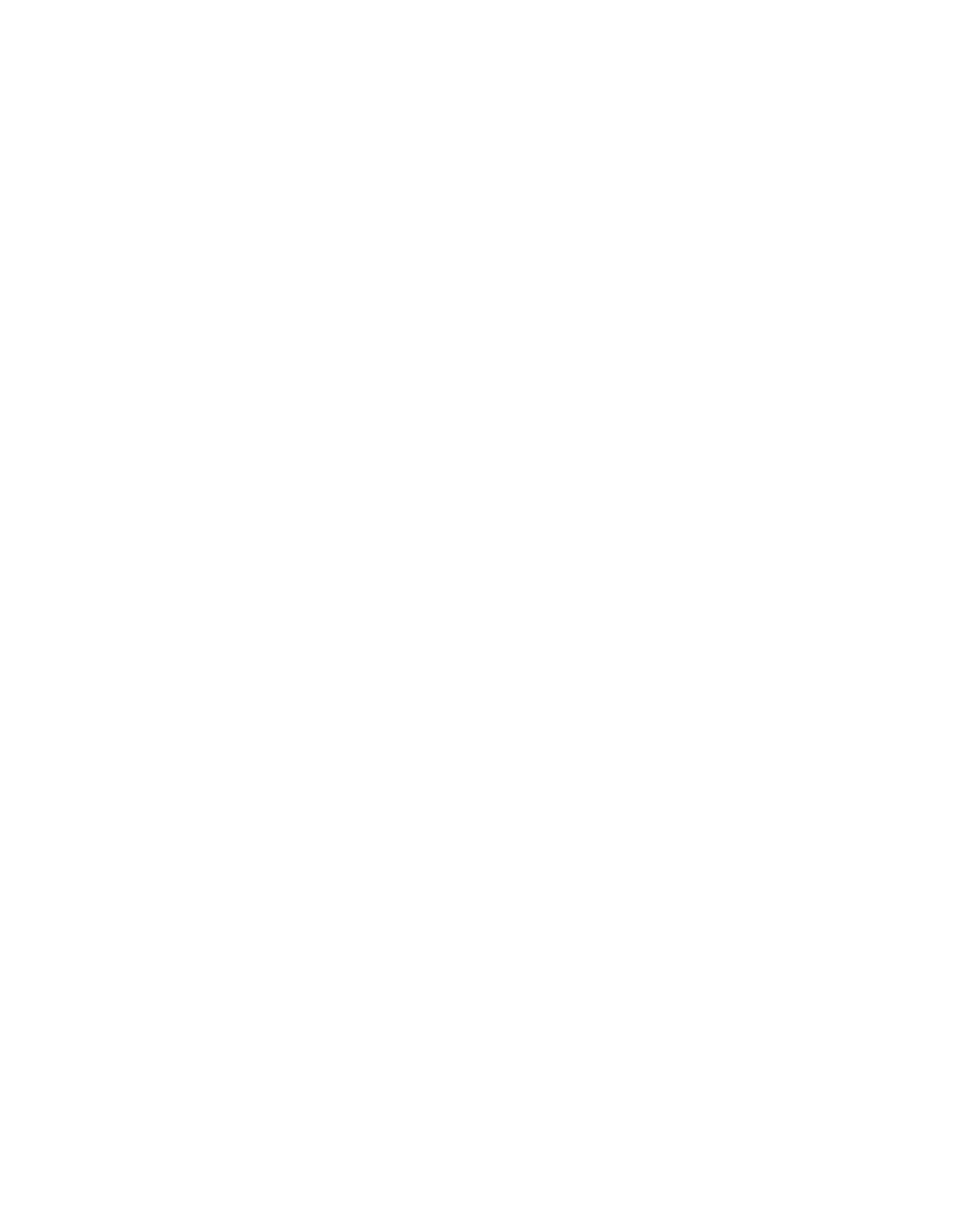### **(Comments may be repetitive or similar)**

| ID             | What do you see as the community's major opportunties?                             | <b>Comments</b> | <b>Districts</b> | <b>Category ID</b> |
|----------------|------------------------------------------------------------------------------------|-----------------|------------------|--------------------|
| 1              | Expand growth to City Industrial Parks                                             | 3               | OC, 6            | 1                  |
| 2              | Make Stevens Point attractive for families to live and work                        | $\mathbf{1}$    | <b>OC</b>        | 4                  |
| 3              | To repent from our sinful habits; pray daily                                       | $\mathbf{1}$    | 1                | 3                  |
| 4              | Hiring of workers (Skyward, Noel Group . Berkshire Hathaway)                       | $\overline{2}$  | $\mathbf{1}$     | $\mathbf 1$        |
| 5              | Parks (maintenance, preservation and expansion)                                    | $\overline{2}$  | 5, 9             | $\overline{2}$     |
| 6              | Development of downtown, attract people                                            | 4               | 5, 4, 6, 7       | $\mathbf{1}$       |
| $\overline{7}$ | Center for Entrepreneurship & Creativity                                           | $\mathbf{1}$    | 5                | $\mathbf{1}$       |
| 8              | Infrastructure that supports downtown businesses (bicycle & pedestrian)            | 3               | 1, 7, 9          | 6                  |
| 9              | Expanding focus beyond college housing and senior centers                          | $\mathbf{1}$    | 7                | 1                  |
| 10             | Economic and population growth                                                     | $\mathbf{1}$    | 9                | 1                  |
| 11             | Cultural opportunities                                                             | $\mathbf{1}$    | 9                | 3                  |
| 12             | Diverse restaurants and other recreational opportunties                            | $\overline{2}$  | 9, 10            | $\overline{2}$     |
| 13             | Support for the "Creative Engine" idea                                             | $\mathbf{1}$    | 6                | $\mathbf 1$        |
| 14             | Marketability of Stevens Point Central Location                                    | $\overline{2}$  | 6                | 1                  |
| 15             | Outdoor activities                                                                 | $\mathbf{1}$    | 6                | $\overline{2}$     |
| 16             | Capitalize on the educational assests of UWSP and Mid State                        | $\mathbf{1}$    | 6                | 3                  |
| 17             | Focusing on renewable energy                                                       | $\mathbf{1}$    | 4                | $\overline{2}$     |
| 18             | <b>UWSP</b>                                                                        | $\overline{2}$  | 4, 10            | 3                  |
| 19             | <b>Fox Theatre</b>                                                                 | $\mathbf{1}$    | 4                | 3                  |
| 20             | Sustainable design of new development                                              | $\mathbf{1}$    | 4                | $\overline{2}$     |
| 21             | Innovative business management                                                     | $\mathbf{1}$    | 4                | $\mathbf 1$        |
| 22             | Well planned public transportation system                                          | $\mathbf{1}$    | 4                | 6                  |
| 23             | Mid State moving downtown                                                          | $\mathbf{1}$    | 4                | 3                  |
| 24             | Small business support, and growth                                                 | $\overline{2}$  | 1, 4             | 1                  |
| 25             | Invest in programs in the schools to promote careers in manufacturing              | 1               | 6                | 3                  |
| 26             | Expanding use of the river for sporting                                            | $\mathbf{1}$    | <b>OC</b>        | 2                  |
| 27             | Develop riverfront (dining, boat rentals)                                          | $\overline{2}$  | OC, 6            | 1                  |
| 28             | Tourism promotion of outdoor activities                                            | $\mathbf{1}$    | 6                | $\overline{2}$     |
| 29             | Job and business growth/attraction (diversify business)                            | 5               | 1, 6, 10         | 1                  |
| 30             | Preserve and expand downtown and river areas                                       | $\mathbf{1}$    | 9                | $\mathbf 1$        |
| 31             | Construction of jail/justice center near highways                                  | $\mathbf{1}$    | 9                | $\mathbf{1}$       |
| 32             | UWSP is a hub for research that spurs innovation and business<br>opportunities     | $\mathbf{1}$    | $\mathbf{1}$     | 3                  |
| 33             | Hosting more statewide conventions                                                 | $\mathbf{1}$    | $\mathbf{1}$     | $\mathbf{1}$       |
| 34             | Combine civic functions with surrounding municipalities (Plover, Hull,<br>Whiting) | $\mathbf{1}$    | <b>OC</b>        | $\mathbf{1}$       |
| 35             | Fill vacant buildings                                                              | $\mathbf{1}$    | 4                | 1                  |
| 36             | Engaged population                                                                 | $\mathbf{1}$    | 9                | 4                  |
| 37             | Reduce expenses and improve services                                               | $\mathbf{1}$    | ОC               | $\mathbf{1}$       |
|                | <b>TOTAL</b>                                                                       | 55              |                  |                    |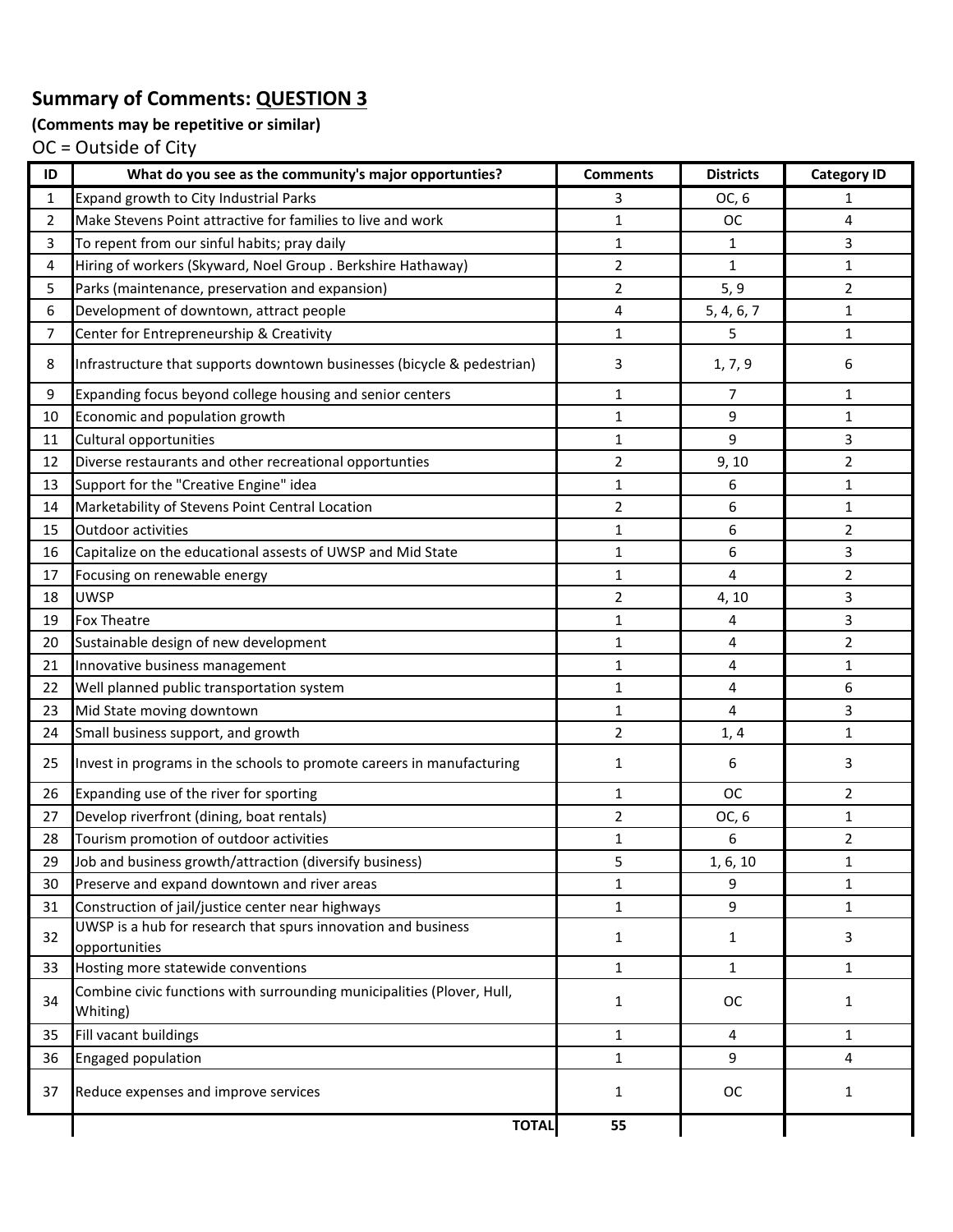What do you see as the community's major threats?

#### **Types of Comments Received**

| <b>Category ID</b> | <b>Categories</b>                                                   | <b>Comments</b> |
|--------------------|---------------------------------------------------------------------|-----------------|
|                    | Economic Development, Jobs, Business, and Growth                    | 17              |
|                    | Natural Resources, Geography, Parks, Recreation, and Sustainability |                 |
|                    | Arts, Culture, Institutions, and Schools                            |                 |
|                    | <b>Community Relations and Characteristics</b>                      |                 |
|                    | Government, Ordinances, and Enforcement                             | 13              |
|                    | Infrastructure, Traffic, and Transit                                |                 |
|                    | TOTAL                                                               | 49              |



| ID | <b>Frequent Responses (&gt;3 responses)</b>                                           |  | # of District |
|----|---------------------------------------------------------------------------------------|--|---------------|
|    | Lack of workforce and jobs (manufacturing, educated, professional, high wage, etc.)   |  | 1, 4, 6       |
|    | Lack of City leadership, planning and foresight,                                      |  | 1, 4, 5, 7    |
|    | Deterioration of public education (funding decreases) - K-12 and post-secondary       |  | 1, 4, 10      |
| 4  | Loss of business and housing to other communities (Village of Plover-commerce/housing |  | 4, 6          |
|    | Limited State and Federal Funding, for infrastructure, programs and education         |  | 9, OC         |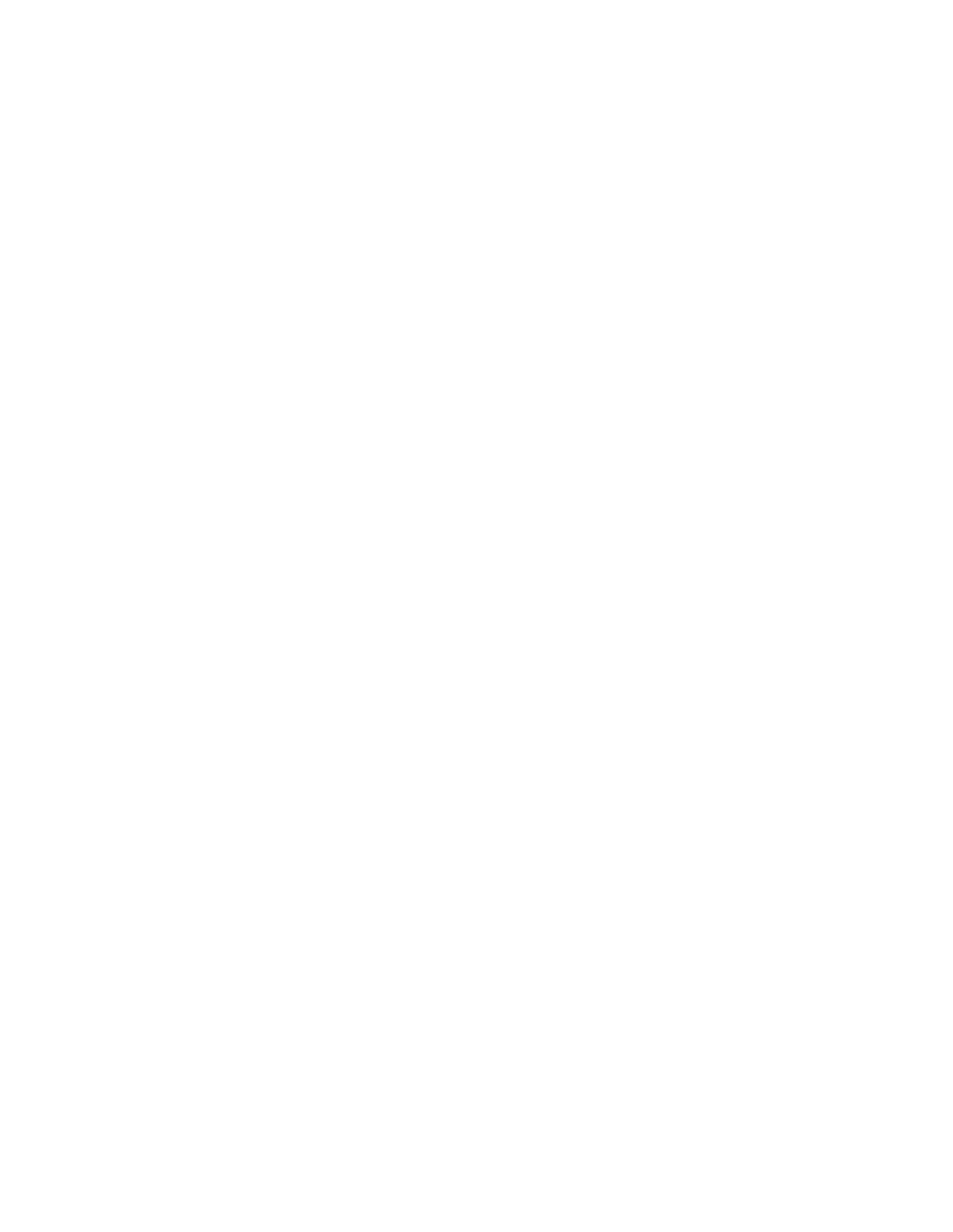# **(Comments may be repetitive or similar)**

| ID              | What do you see as the community's major threats?                                    | <b>Comments</b> | <b>Districts</b> | <b>Category ID</b> |
|-----------------|--------------------------------------------------------------------------------------|-----------------|------------------|--------------------|
| $\mathbf{1}$    | Apathy for Main Street                                                               | 1               | <b>OC</b>        | 6                  |
| 2               | Apathy for the Arts                                                                  | 1               | <b>OC</b>        | 3                  |
| 3               | Continued promotion of this 'death' culture                                          | 1               | 1                | 3                  |
| 4               | Lack of funding for parks                                                            | 1               | 5                | 5                  |
| 5               | Inability to keep college graduates in town                                          | 2               | 7, 6             | 1                  |
| 6               | Lack of City leadership, planning and foresight,                                     | 4               | 1, 4, 5, 7       | 5                  |
| $\overline{7}$  | Lack of housing                                                                      | $\mathbf{1}$    | 6                | 1                  |
|                 |                                                                                      |                 |                  |                    |
| 8               | Lack of workforce and jobds (manufacturing, educated, professional, high wage, etc.) | 5               | 1, 4, 6          | 1                  |
| 9               | Budget restrictions that force to postpone or cancel needed projects                 | $\mathbf{1}$    | 6                | 5                  |
| 10              | Poor economy                                                                         | 1               | 6                | $\mathbf{1}$       |
| 11              | Deterioration of public education (funding decreases) - K-12 and post-secondary      | 4               | 1, 4, 10         | 3                  |
| 12              | Water scarcity                                                                       | $\mathbf{1}$    | 4                | 2                  |
|                 | 13 Health threats from agricultural toxins                                           | 1               | 4                | $\overline{2}$     |
| 14 <sup>1</sup> | Disengaged electorate                                                                | 1               | 4                | 4                  |
|                 | 15 Decreased funding to UWSP                                                         | 1               | 5                | 5                  |
|                 | 16 Climate change                                                                    | 2               | 5, 1             | $\overline{2}$     |
| 17              | Energy resource supply and price volatility                                          | 1               | 4                | $\overline{2}$     |
|                 | 18 High capacity wells                                                               | $\overline{2}$  | OC, 1            | $\overline{2}$     |
| 19              | Lack of community leadership                                                         | $\mathbf{1}$    | 1                | 4                  |
|                 | 20 Extended Big Brother/Big Sister programs                                          | 1               | $\mathbf{1}$     | 3                  |
| 21              | Dependence on Sentry for employment                                                  | 1               | 6                | 1                  |
| 22              | Jail being built downtown                                                            | $\mathbf{1}$    | 6                | 6                  |
|                 | 23 Decline of UWSP's natural resource program                                        | 1               | 6                | 3                  |
|                 | 24 Community needs to service the elderly and those in poverty                       | 1               | 1                | 1                  |
|                 | 25 Little transparency in muncipal government, and citizen engagement                | 2               | 6, 9             | 5                  |
|                 | Loss of bussiness and housing to other communities (Village of Plover-               |                 |                  |                    |
| 26 <sup>1</sup> | commerce/housing)                                                                    | 3               | 4, 6             | 1                  |
|                 | Spread of commerce cannot come at the expense of downtown or abandoned               |                 |                  |                    |
|                 | 27 buildings                                                                         | 1               | 1                | 1                  |
| 28              | Wasting tax revenue on downtown that could be spent elsewhere                        | $\mathbf{1}$    | <b>OC</b>        | 5                  |
|                 | 29 Limited State and Federal Funding, for infrastructure, programs and education     | 3               | 9, OC            | 5                  |
|                 | Failure to recruit business in Stevens Point, uncontrolled sprawl to surround        |                 |                  |                    |
|                 | 30 community                                                                         | $\overline{2}$  | OC, 9            | 1                  |
|                 | <b>TOTAL</b>                                                                         | 49              |                  |                    |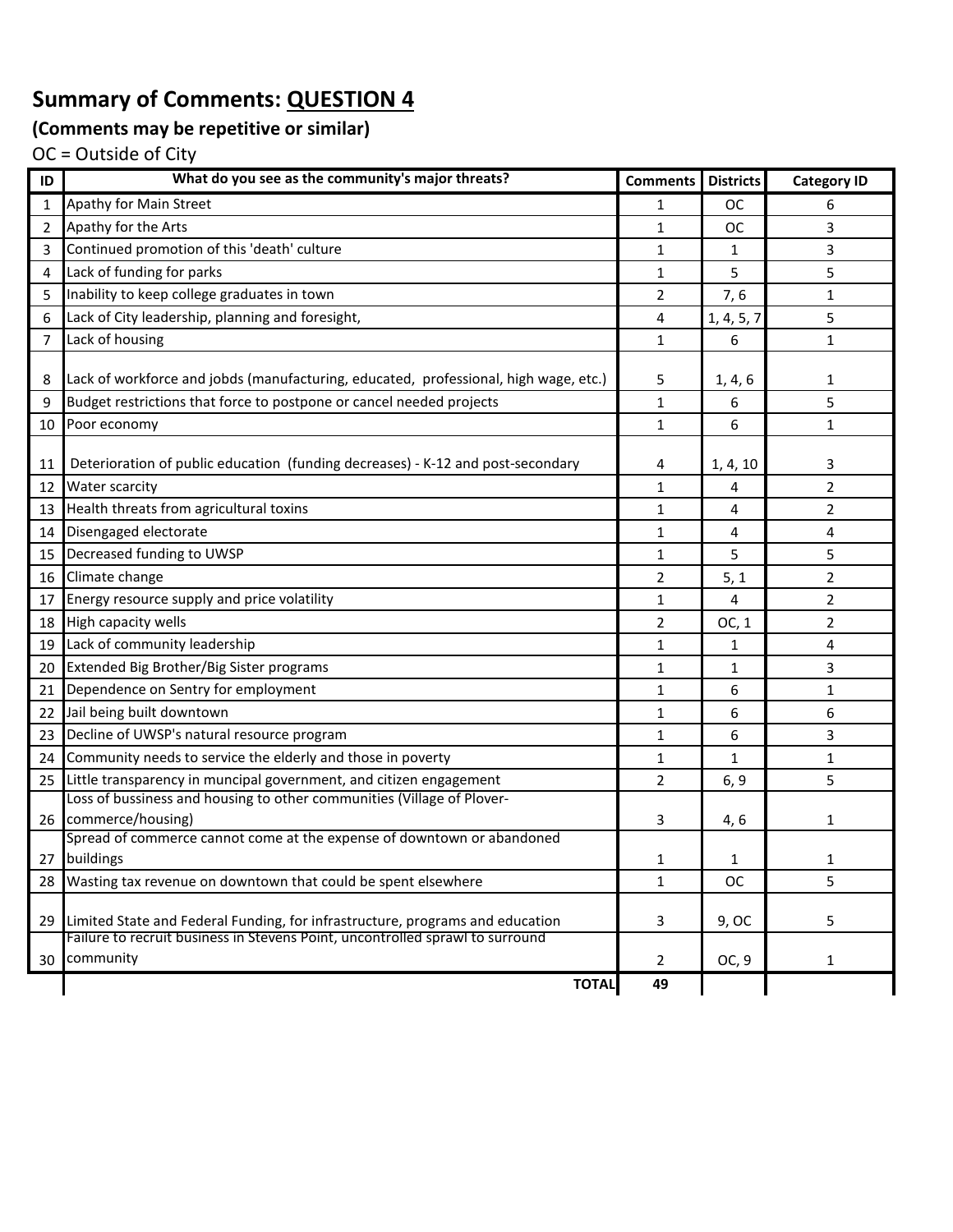What is your dream for our community?

#### **Types of Comments Received**

| <b>Category ID</b> | <b>Categories</b>                                                   | <b>Comments</b> |
|--------------------|---------------------------------------------------------------------|-----------------|
|                    | Economic Development, Jobs, Business, and Growth                    | 20              |
|                    | Natural Resources, Geography, Parks, Recreation, and Sustainability | 16              |
|                    | Arts, Culture, Institutions, and Schools                            | 13              |
| 4                  | <b>Community Relations and Characteristics</b>                      | 11              |
|                    | Government, Ordinances, and Enforcement                             |                 |
| 6                  | Infrastructure, Traffic, and Transit                                |                 |
|                    | <b>TOTAL</b>                                                        | 63              |



| ID | <b>Frequent Responses (&gt;3 responses)</b>                               | Response | # of District |
|----|---------------------------------------------------------------------------|----------|---------------|
|    | Sustainable development & Energy Efficiency                               | b        | 1, 4, 5       |
|    | Population, and Physical Growth - Preserve Rural Feel                     |          | 6, 9, OC      |
|    | Vibrant, Revitalized downtown, housing, density, etc.                     |          | 1, OC         |
|    | More Parks and natural areas (restoration)                                |          | 4, 5, OC      |
|    | Community leading in health, food security, and poverty alleviation, etc. |          | 4, 5, 9       |
|    | Additional well paying jobs                                               |          | 1, 6, OC      |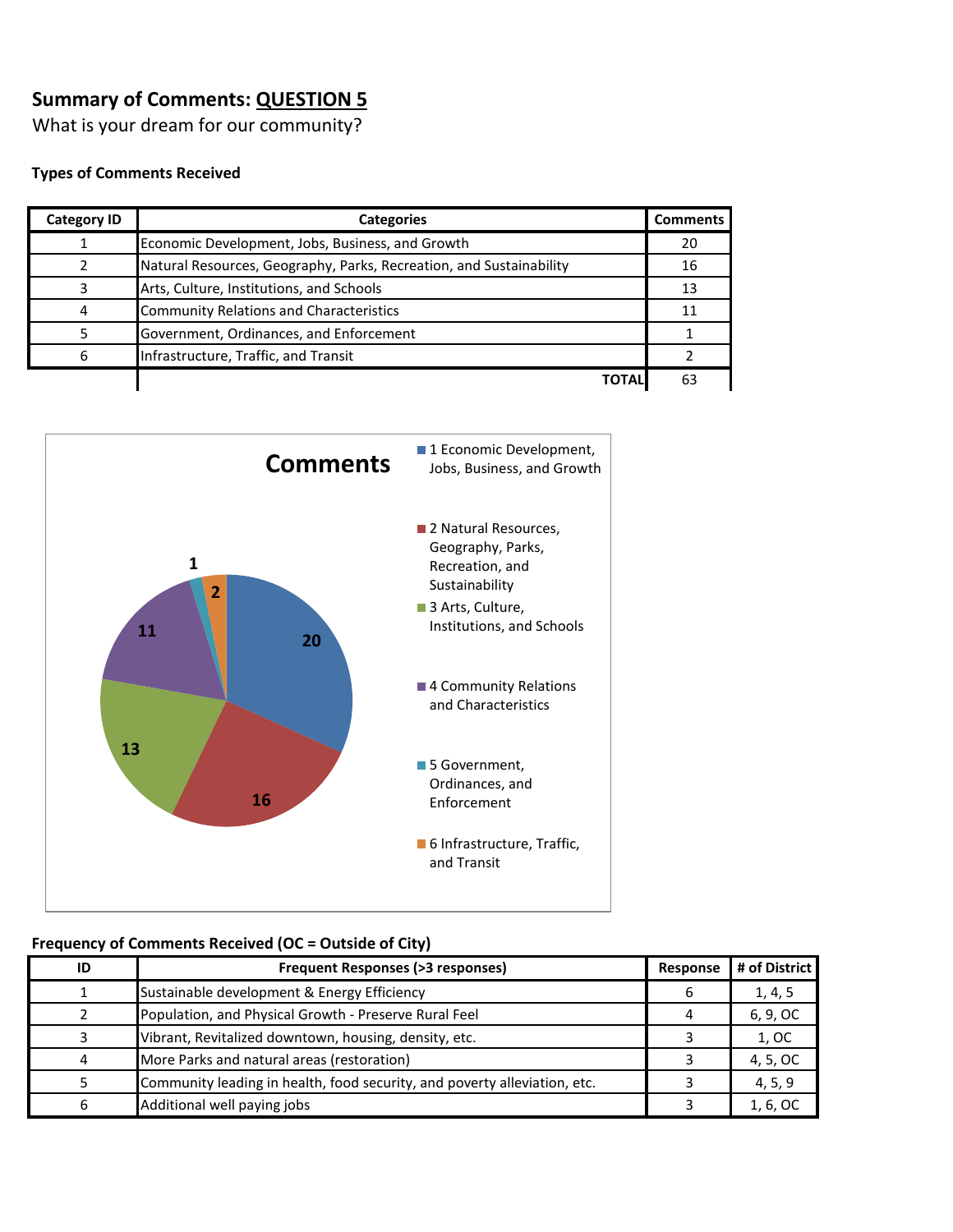(Comments may be repetitive or similar)

| ID             | What is your dream for our community?                                     | <b>Comments</b> |                | Districts   Category ID |
|----------------|---------------------------------------------------------------------------|-----------------|----------------|-------------------------|
| 1              | A place where children are safe from drugs                                | 1               | <b>OC</b>      | 4                       |
| $\overline{2}$ | Support for the Boys and Girls Club                                       | 1               | <b>OC</b>      | 3                       |
| 3              | A culture built on higher morals                                          | 1               | 1              | 3                       |
| 4              | Vibrant, Revitalized downtown, housing, density, etc.                     | 3               | 1, OC          | 1                       |
| 5              | Promoting retail, dining, entertainment, the arts in downtown             | 2               | 1, OC          | 1                       |
| 6              | More Parks and natural areas (restoration)                                | 3               | 4, 5, OC       | 2                       |
| 7              | Being known as a great place to live for young professionals              | 1               | 5              | 4                       |
| 8              | City which is attractive to all ages                                      | $\mathbf{1}$    | $\overline{7}$ | 1                       |
| 9              | Diversity of people                                                       | 1               | 9              | 4                       |
| 10             | Diversity of businesses & large business                                  | 2               | 1, 9           | 1                       |
| 11             | Transparency in government                                                | $\mathbf{1}$    | 9              | 5                       |
| 12             | Thriving art and music scene                                              | 1               | 6              | 3                       |
| 13             | Community that welcomes people with new ideas                             | 1               | 6              | 4                       |
| 14             | Support for a clean environment and sustainable growth                    | 1               | 6              | 2                       |
| 15             | Community leading in health, food security, and poverty alleviation, etc. | 3               | 4, 5, 9        | 4                       |
| 16             | Further investments in public transportation                              | 1               | 4              | 6                       |
| 17             | Further investments in bike paths                                         | $\mathbf{1}$    | 4              | 6                       |
| 18             | Further investments in conservation and renewable energy                  | $\mathbf{1}$    | 4              | 2                       |
| 19             | Further investments in local food                                         | 2               | 4, 1           | 2                       |
| 20             | Further investments in entertainment                                      | $\overline{2}$  | 4              | 3                       |
| 21             | Further investments in wellness                                           | 1               | 4              | 3                       |
| 22             | Sustainable development & Energy Efficiency                               | 6               | 1, 4, 5        | 2                       |
| 23             | The community caring about the environment                                | 1               | 4              | $\overline{2}$          |
| 24             | Improved community activities                                             | 2               | 10, OC         | 3                       |
| 25             | Higher standard of living for all                                         | 1               | 1              | 1                       |
| 26             | Taking advantage of the waterfront                                        | 1               | 6              | 2                       |
| 27             | Fun, vibrant community                                                    | $\mathbf{1}$    | 6              | 4                       |
| 28             | Completion of the Fox on Main Street                                      | 2               | 1, OC          | 3                       |
| 29             | More support for the challenged youth                                     | 1               | 1              | 4                       |
| 30             | Becoming self-sufficient with local food sources                          | $\mathbf{1}$    | 6              | $\overline{2}$          |
| 31             | Additional well paying jobs                                               | 3               | 1, 6, OC       | 1                       |
| 32             | Less of a drinking culture; more family friendly activities               | $\mathbf{1}$    | 6              | 3                       |
| 33             | New neighborhoods being planned around green space                        | 1               | 6              | 1                       |
| 34             | Being prepared for emergencies                                            | 1               | 6              | 1                       |
| 35             | Preservation of the historic buildings that remain                        | $\mathbf{1}$    | 9              | 3                       |
| 36             | More affordable cultural opportunities                                    | 1               | 9              | 3                       |
| 37             | Continued economic growth and stability                                   | $\mathbf{1}$    | 6              | 1                       |
| 38             | Making the community more attractive for current and potential residents  | 1               | 1              | 4                       |
| 39             | Getting different stores-- Woodman's, Sam's Club, Costco, etc.            | 1               | ОC             | 1                       |
| 40             | Population, and Physical Growth - Preserve Rural Feel                     | 4               | 6, 9, OC       | 1                       |
| 41             | Improved safety                                                           | $\mathbf{1}$    | OC             | 4                       |
|                | <b>TOTAL</b>                                                              | 63              |                |                         |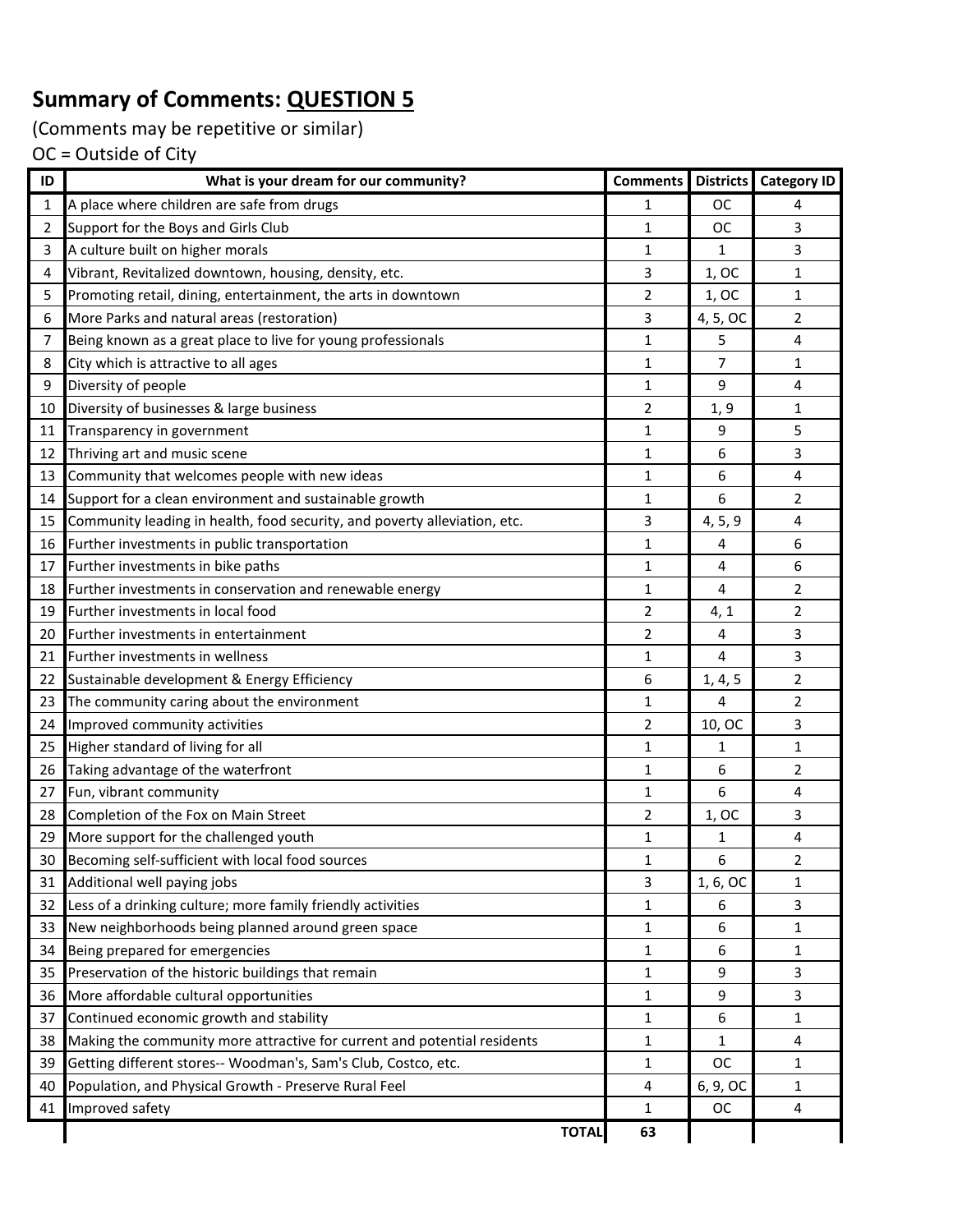What kind of community do we want to create?

#### **Types of Comments Received**

| <b>Category ID</b> | <b>Categories</b>                                                   | <b>Comments</b> |
|--------------------|---------------------------------------------------------------------|-----------------|
|                    | Economic Development, Jobs, Business, and Growth                    | 16              |
|                    | Natural Resources, Geography, Parks, Recreation, and Sustainability |                 |
|                    | Arts, Culture, Institutions, and Schools                            | 9               |
|                    | <b>Community Relations and Characteristics</b>                      | 18              |
|                    | Government, Ordinances, and Enforcement                             |                 |
|                    | Infrastructure, Traffic, and Transit                                |                 |
|                    | ΤΩΤΑΙ                                                               | 49              |



| ID | <b>Frequent Responses (&gt;3 responses)</b> | <b>Response</b> | # of District |
|----|---------------------------------------------|-----------------|---------------|
|    | Diverse and inclusive community             |                 | 1, 5, 6, 10   |
|    | A safe, growing community                   |                 |               |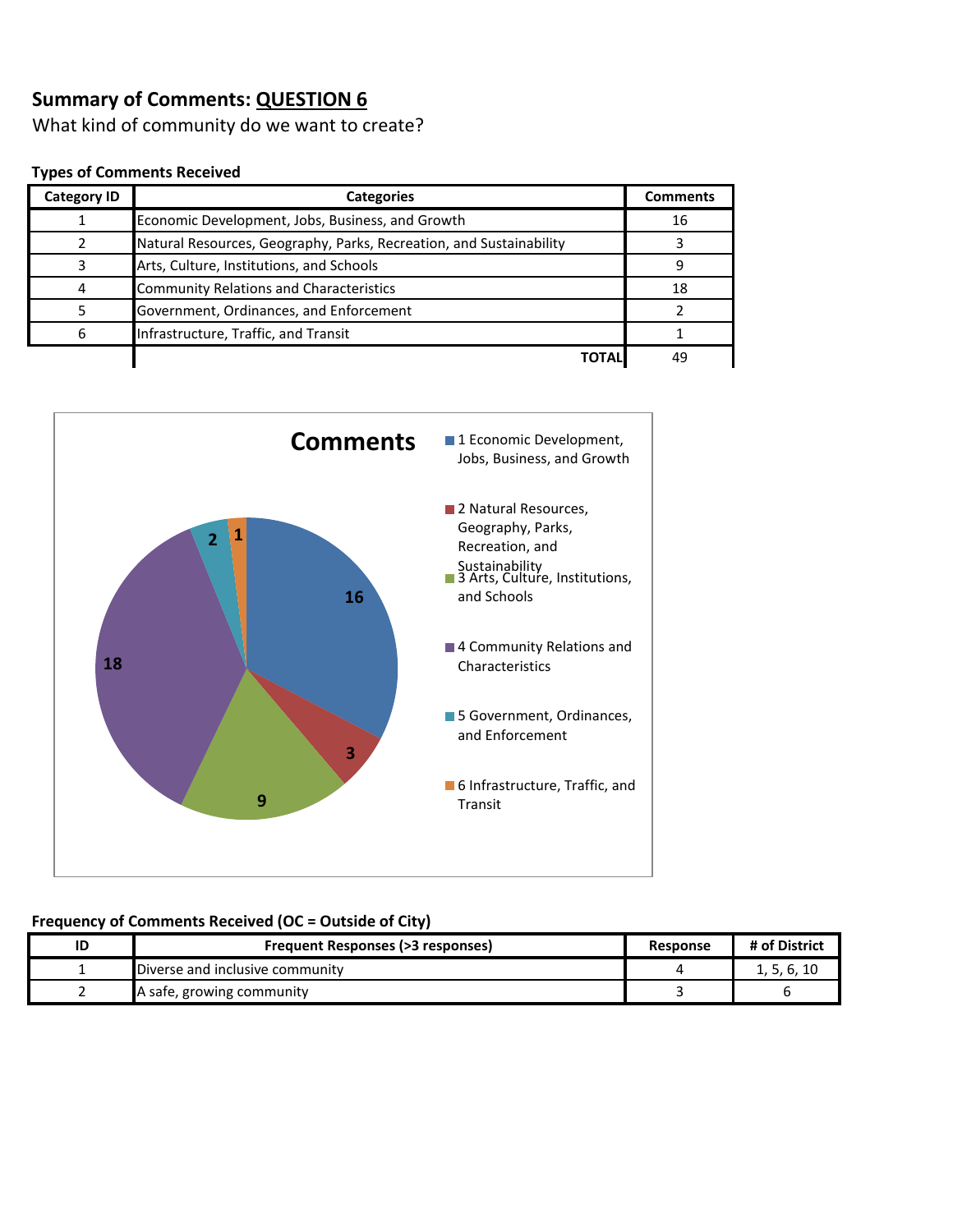(Comments may be repetitive or similar)

| ID | What kind of community do we want to create?                                   | <b>Comments</b> | <b>Districts</b> | <b>Category ID</b>      |
|----|--------------------------------------------------------------------------------|-----------------|------------------|-------------------------|
| 1  | A place where graduating students do not want to leave                         | 1               | <b>OC</b>        | 4                       |
| 2  | One with higher morals-- internal and external                                 | 1               | 1                | $\overline{3}$          |
| 3  | Lively downtown                                                                | 1               | 1                | $\mathbf{1}$            |
| 4  | More housing in, or near, downtown                                             | 1               | 1                | $\mathbf{1}$            |
| 5  | More dining, retail, entertainment, Arts in downtown                           | 2               | 1, OC            | 1                       |
| 6  | One filled with parks                                                          | 1               | 5                | $\overline{2}$          |
| 7  | A place that incorporates natural resources with art, culture, and creativity. | 1               | 7                | $\overline{2}$          |
| 8  | One that values education, the arts                                            | $\mathbf{1}$    | 7                | 3                       |
| 9  | Supports local businesses                                                      | 1               | 7                | $\mathbf{1}$            |
| 10 | A community that attracts new ideas                                            | $\mathbf{1}$    | 7                | 1                       |
| 11 | A safe, growing community                                                      | 3               | 6                | $\mathbf{1}$            |
| 12 | Community that is welcoming, open-minded, well-informed, forward-looking       | $\mathbf{1}$    | 6                | 4                       |
| 13 | Diverse and inclusive community                                                | 4               | 5, 10, 6, 1      | 4                       |
| 14 | Addressing bullying-- causes                                                   | 1               | 5                | 4                       |
| 15 | Inclusive, progressive, creative, thriving, conscientious                      | 1               | 4                | 4                       |
| 16 | Welcoming, inclusive community                                                 | $\mathbf 1$     | 4                | $\overline{\mathbf{4}}$ |
| 17 | Sustainable "green" community                                                  | 1               | 4                | $\overline{2}$          |
| 18 | Citizens are happy, healthy, thriving                                          | 1               | 4                | 4                       |
| 19 | Having a higher minimum wage                                                   | 1               | 1                | $\mathbf{1}$            |
| 20 | Business, government, and community cohesion                                   | 1               | $\mathbf{1}$     | 5                       |
| 21 | Circular economy on a local level                                              | 1               | 1                | $\mathbf{1}$            |
| 22 | Plentiful opportunities for private sector jobs                                | 1               | 6                | $\mathbf{1}$            |
| 23 | Healthy family environment                                                     | 1               | 1                | 4                       |
| 24 | Activities for all ages                                                        | 1               | 1                | $\overline{3}$          |
| 25 | Jobs that pay a living wage                                                    | 1               | $\mathbf{1}$     | $\mathbf{1}$            |
| 26 | Should not be catering to the college students                                 | 1               | ОC               | $\overline{3}$          |
| 27 | Self-sufficient community                                                      | 1               | 6                | 4                       |
| 28 | <b>Educational opportunities</b>                                               | 2               | $\mathbf{1}$     | $\overline{3}$          |
| 29 | Good jobs                                                                      | 2               | 1, OC            | $\mathbf 1$             |
| 30 | A great place to raise a family                                                | $\mathbf{1}$    | 1                | 4                       |
| 31 | Community support                                                              | 1               | $\mathbf{1}$     | $\overline{\mathbf{4}}$ |
| 32 | A community of trust in our civic leaders                                      | 1               | 9                | 5                       |
| 33 | A community that fosters a healthy lifestyle                                   | 1               | 9                | 4                       |
| 34 | A great place to live, work, and raise a family                                | $\mathbf{1}$    | 6                | 4                       |
| 35 | Cultural and recreational opportunities for young people                       | $\mathbf 1$     | 1                | 3                       |
| 36 | One that has ease of access-- more parking, lack of congestion                 | $\mathbf{1}$    | <b>OC</b>        | 6                       |
| 37 | There is something for everyone to enjoy                                       | $\mathbf{1}$    | 4                | $\mathbf{3}$            |
| 38 | The one we have currently                                                      | $\mathbf{1}$    | 9                | $\overline{4}$          |
| 39 | Great schools                                                                  | $\mathbf{1}$    | <b>OC</b>        | 3                       |
| 40 | Safe community                                                                 | 1               | ОC               | 4                       |
| 41 | To stay rural, but grow in population                                          | $\mathbf{1}$    | <b>OC</b>        | $\mathbf 1$             |
|    | <b>TOTAL</b>                                                                   | 49              |                  |                         |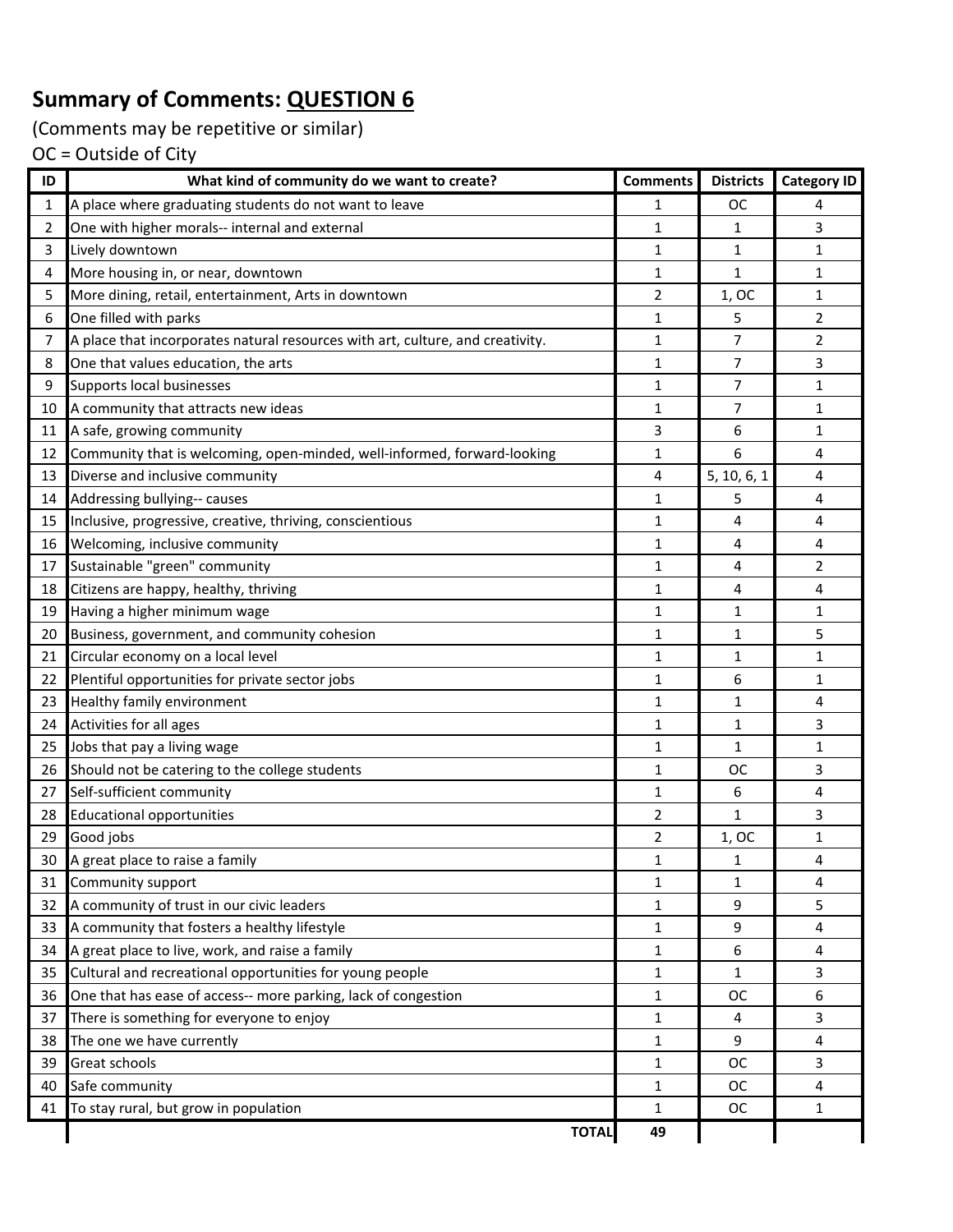What would you like to see change?

#### **Types of Comments Received**

| <b>Category ID</b> | <b>Categories</b>                                                   | <b>Comments</b> |
|--------------------|---------------------------------------------------------------------|-----------------|
|                    | Economic Development, Jobs, Business, and Growth                    | 21              |
|                    | Natural Resources, Geography, Parks, Recreation, and Sustainability |                 |
|                    | Arts, Culture, Institutions, and Schools                            |                 |
|                    | <b>Community Relations and Characteristics</b>                      |                 |
|                    | Government, Ordinances, and Enforcement                             |                 |
| 6                  | Infrastructure, Traffic, and Transit                                |                 |
|                    | ΤΟΤΑΙ                                                               | 52              |



| ID | <b>Frequent Responses (&gt;2 responses)</b>     | Response | # of District |
|----|-------------------------------------------------|----------|---------------|
|    | Downtown Development & by the River             |          | 5, 7, OC      |
|    | Opposition to development throughout the City   |          |               |
|    | Attitude towards investment and change          |          |               |
| 4  | Bring in more businesses - Trader Joes          |          | 1. 6          |
|    | Relationship between civic leaders and citizens |          |               |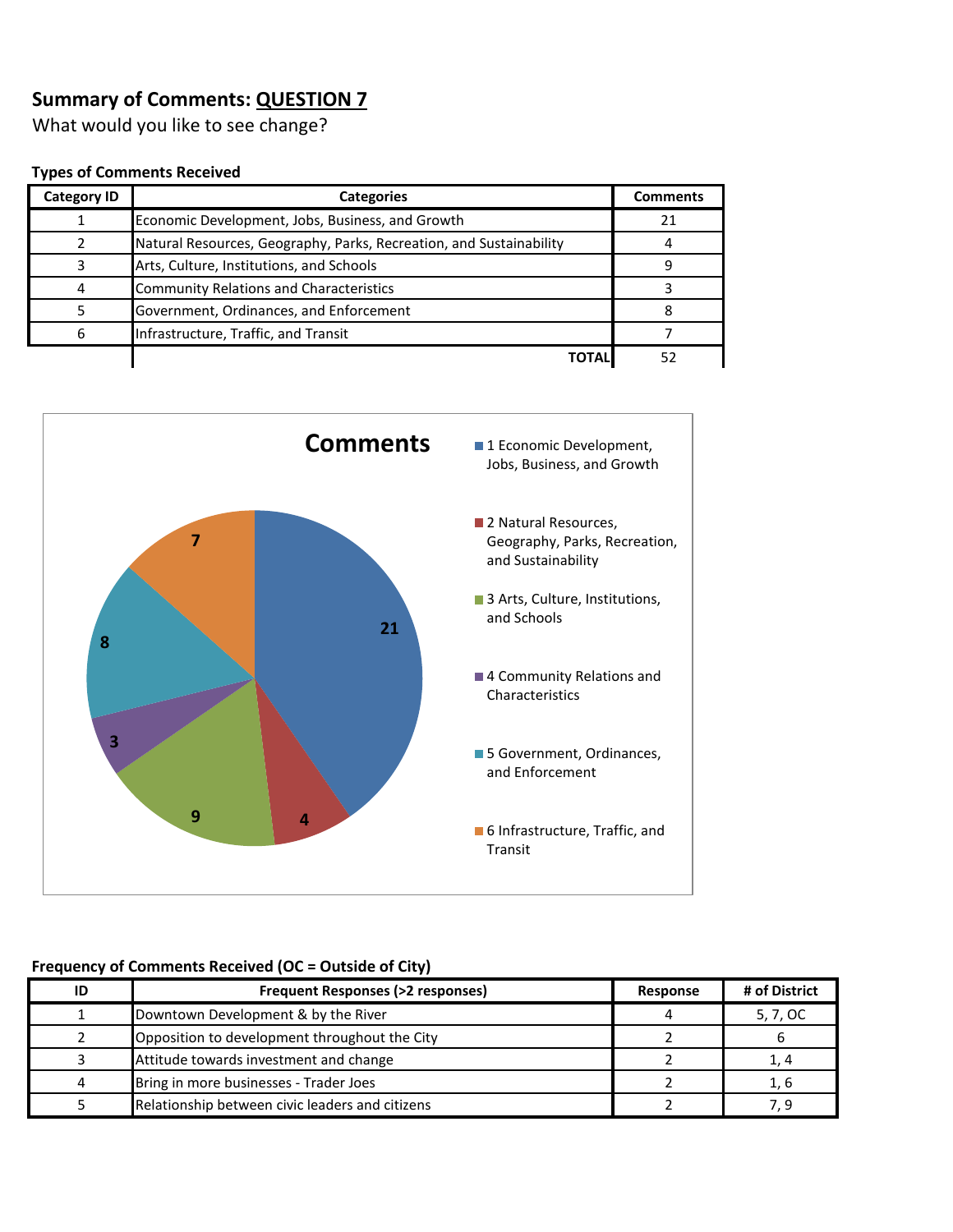(Comments may be repetitive or similar)

| ID | What would you like to see change?                                       | <b>Comments</b> |                | <b>Districts Category ID</b> |
|----|--------------------------------------------------------------------------|-----------------|----------------|------------------------------|
| 1  | Stop politicing and govern                                               | 1               | ОC             | 5                            |
| 2  | Working on the Fox on Main St.                                           | 1               | 1              | 3                            |
| 3  | Improved bike lanes                                                      | 1               | 1              | 6                            |
| 4  | Safe walking paths                                                       | $\mathbf{1}$    | 1              | 6                            |
| 5  | Having more parks                                                        | $\mathbf{1}$    | 5              | $\overline{2}$               |
| 6  | Expanding housing beyond college housing and senior centers              | 1               | 7              | 1                            |
| 7  | A downtown that attracts young people and empty nesters                  | 1               | $\overline{7}$ | 1                            |
| 8  | Downtown Development & by the River                                      | 4               | 5, 7, OC       | 1                            |
| 9  | More housing in the \$200,000 +/- range (like Plover)                    | 1               | 6              | 1                            |
| 10 | More partnering up with UWSP                                             | $\mathbf{1}$    | 6              | $\overline{3}$               |
| 11 | Opposition to a parking ramp                                             | $\mathbf{1}$    | 6              | 6                            |
| 12 | Opposition to development throughout the City                            | 2               | 6              | 1                            |
| 13 | Promoting the city as a retirement location                              | $\mathbf{1}$    | 6              | 1                            |
| 14 | More Citizen Engagement                                                  | $\mathbf{1}$    | 4              | 4                            |
| 15 | Attitude towards investment and change                                   | 2               | 1, 4           | 4                            |
| 16 | Stronger connection between the city and UWSP                            | 1               | 4              | 3                            |
| 17 | More resources put into the Children's Museum                            | $\mathbf{1}$    | 4              | $\mathbf{3}$                 |
| 18 | Local government utilizing the Pathway to a Sustainable Point            | 1               | 4              | 5                            |
| 19 | <b>Restoring Emerson Park</b>                                            | 1               | 10             | $\overline{2}$               |
| 20 | Implementation of a bike-pedestrian plan                                 | $\mathbf{1}$    | 1              | 5                            |
| 21 | Tougher regulation on single use plastic items                           | 1               | 1              | 5                            |
| 22 | Curbside organic pickup                                                  | 1               | $\mathbf{1}$   | 5                            |
| 23 | Higher focus on recycling and reuse                                      | $\mathbf{1}$    | 1              | $\overline{2}$               |
| 24 | Developing the waterfront                                                | 1               | 6              | $\overline{2}$               |
| 25 | More manufacturing-friendly infrastructure                               | 1               | 6              | 1                            |
| 26 | More quality jobs                                                        | $\mathbf{1}$    | 1              | 1                            |
| 27 | More EBD and LD support in and out of school                             | 1               | 1              | 3                            |
| 28 | Railroad underpass on Hoover Rd.                                         | 1               | 6              | 6                            |
| 29 | Less bars                                                                | 1               | 6              | 3                            |
| 30 | Less politics in the schools                                             | 1               | 6              | 3                            |
| 31 | Increased historic preservation                                          | 1               | 6              | 3                            |
| 32 | Smarter parking                                                          | $\mathbf{1}$    | 6              | 6                            |
| 33 | More charter schools                                                     | 1               | 6              | 3                            |
| 34 | Right-to-farm initiative                                                 | $\mathbf{1}$    | 6              | 5                            |
| 35 | Bring in more businesses - Trader Joes                                   | 2               | 1,6            | 1                            |
| 36 | Expansion of public transportation                                       | 1               | $\mathbf{1}$   | 6                            |
| 37 | Redevelop empty commercial buildings                                     | 1               | $\mathbf{1}$   | $\mathbf{1}$                 |
| 38 | Relationship between civic leaders and citizens                          | $\overline{2}$  | 7, 9           | 5                            |
| 39 | Strong partnerships between the city, county, and the business community | $\mathbf{1}$    | 6              | $\mathbf{1}$                 |
| 40 | Lower grocery prices                                                     | 1               | ОC             | 1                            |
| 41 | More parking downtown                                                    | 1               | 4              | 6                            |
| 42 | Expanding the use of the band shelter for more than river front          | 1               | 4              | $\mathbf{1}$                 |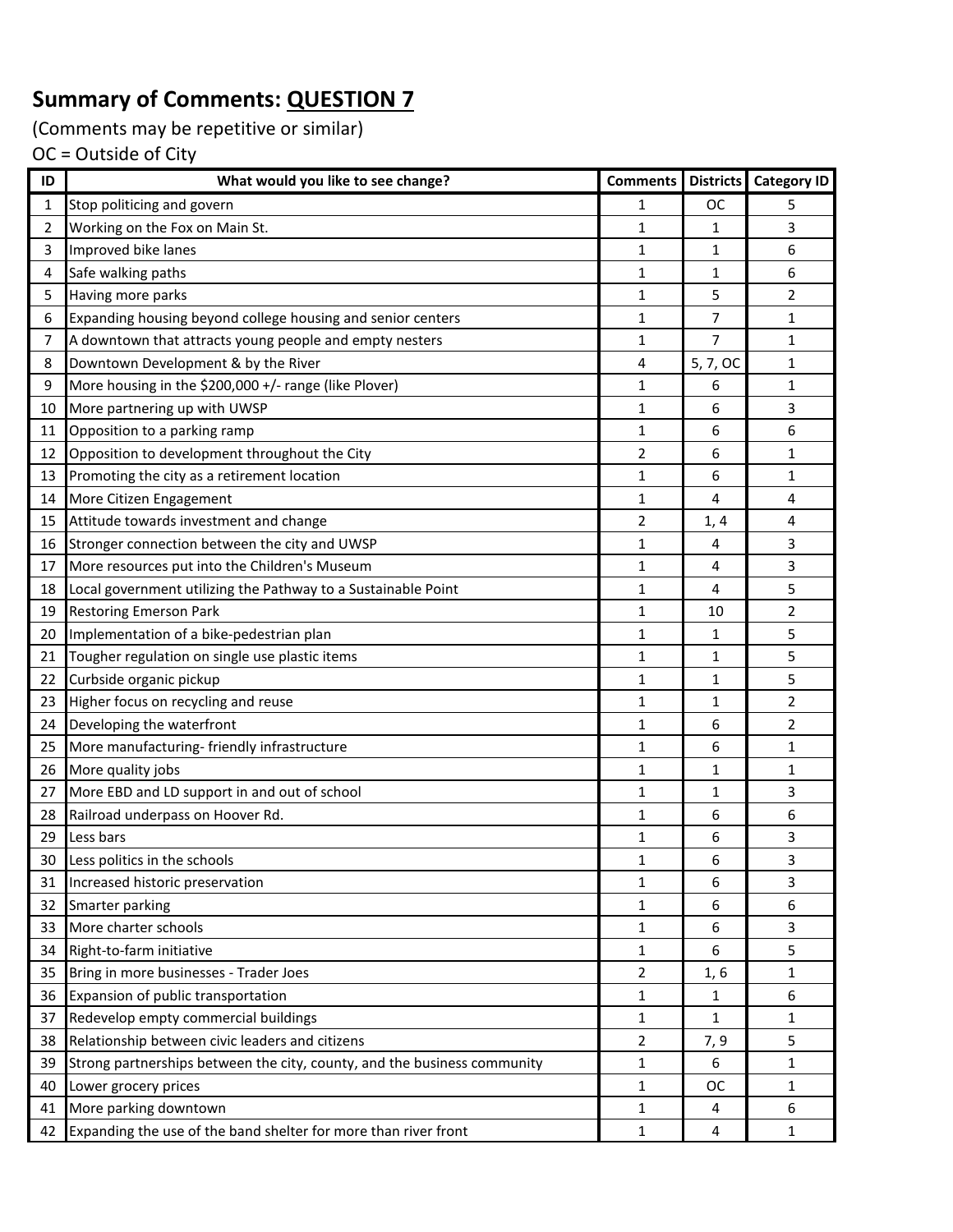| 43 Growth of Stevens Point                                            |    |  |
|-----------------------------------------------------------------------|----|--|
| 44 More well paying jobs                                              | ОC |  |
| 45 Higher level of drawing in/ staying opportunities for young people | ос |  |
| <b>TOTAL</b>                                                          |    |  |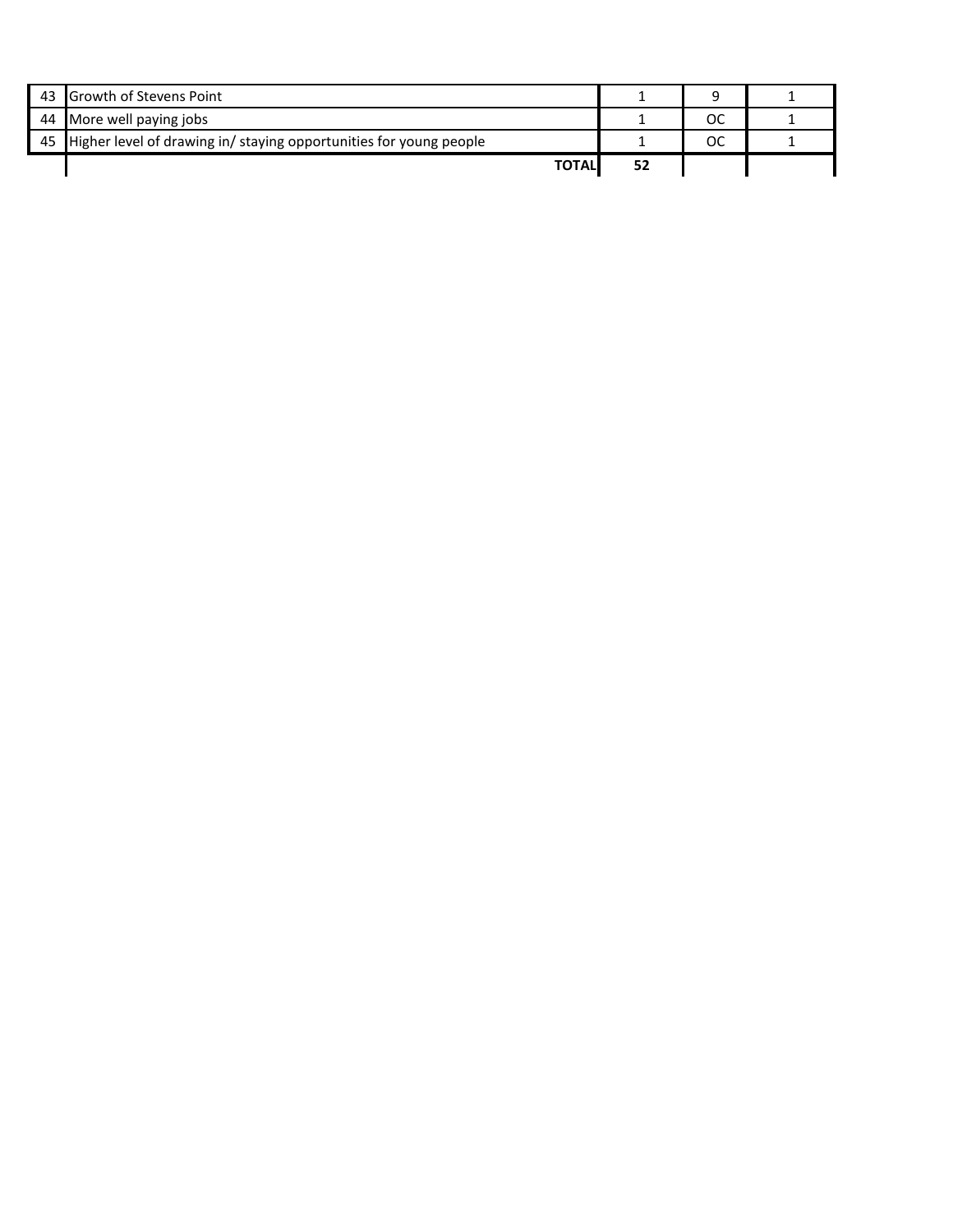What would success look like?

#### **Types of Comments Received**

| <b>Category ID</b> | <b>Categories</b>                                                   | <b>Comments</b> |
|--------------------|---------------------------------------------------------------------|-----------------|
|                    | Economic Development, Jobs, Business, and Growth                    | 27              |
|                    | Natural Resources, Geography, Parks, Recreation, and Sustainability | 10              |
| ર                  | Arts, Culture, Institutions, and Schools                            |                 |
| 4                  | <b>Community Relations and Characteristics</b>                      | q               |
|                    | Government, Ordinances, and Enforcement                             |                 |
| 6                  | Infrastructure, Traffic, and Transit                                |                 |
|                    | <b>TOTAL</b>                                                        | 64              |



| ID | Frequent Responses (>3 responses)                   | Response | # of District |
|----|-----------------------------------------------------|----------|---------------|
|    | Steady job and income growth                        |          | 1, 6, OC      |
|    | Vibrant downtown with restaurants and entertainment |          | 5,7, OC       |
|    | Business opportunities & Support                    |          | 5, 6          |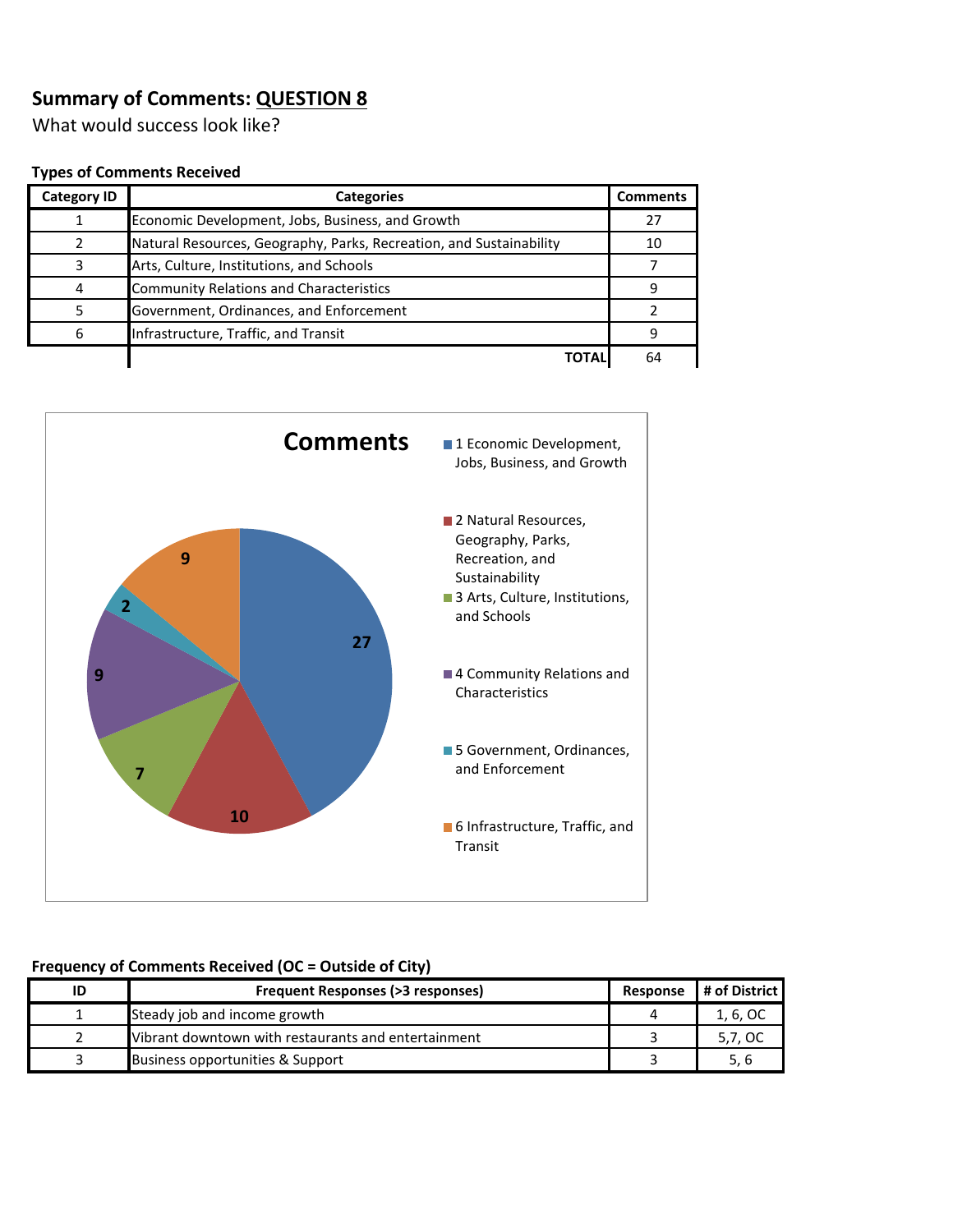(Comments may be repetitive or similar)

| $\mathbf{1}$<br>New people coming to SP to live and work<br>ОC<br>1<br>1<br>$\overline{2}$<br>3<br>A strong house built on rock<br>1<br>1<br>Safe walking paths<br>3<br>$\mathbf{1}$<br>6<br>1<br>Improved bike lanes<br>4<br>$\mathbf{1}$<br>1<br>6<br>5<br>Starting the Fox on Main project<br>$\overline{2}$<br>3<br>1, 6<br>The city being filled with parks<br>5<br>2<br>6<br>1<br>Vibrant downtown with restaurants and entertainment<br>7<br>3<br>1<br>5,7, OC<br>$\overline{2}$<br>8<br>Redevelopment of housing<br>5,6<br>1<br>9<br>A community that rallies around leaders<br>$\mathbf{1}$<br>4<br>7<br>Road improvements<br>6<br>10<br>$\mathbf{1}$<br>6<br><b>Business opportunities &amp; Support</b><br>3<br>5,6<br>1<br>11<br>$\mathbf{1}$<br>12<br>Not having urban sprawl<br>6<br>1<br>Well-kept streets and sidewalks<br>13<br>1<br>6<br>6<br>Neat and attractive neighborhoods<br>6<br>14<br>1<br>6<br>Few abandoned buildings and empty lots<br>$\mathbf{1}$<br>6<br>6<br>15<br>16<br>Investment in technology<br>1<br>6<br>1<br>Encouragement of more citizens in civic matters<br>17<br>1<br>6<br>4<br>Community with social cohesion<br>$\mathbf{1}$<br>4<br>4<br>18<br>Young people being excited to make their lives here<br>19<br>2<br>1<br>1, 4<br>Sidewalks consistently getting shoveled<br>20<br>1<br>6<br>4<br>More natural green space-- less mowed lawns<br>2<br>21<br>1<br>4<br>Using sustainable practices<br>$\mathbf{1}$<br>2<br>22<br>4<br>Many different successful business in different industries<br>23<br>1<br>4<br>1<br>Local businesses thriving<br>24<br>1<br>4<br>1<br>2<br>25<br>Clean rivers and parks<br>2<br>4, OC<br>Parks with new equipment<br>$\overline{2}$<br>26<br>1<br>10<br>$\overline{2}$<br>27<br>Having a community garden<br>1<br>10<br>Bike paths that connect north, south, east, and west corners of the city<br>28<br>6<br>1<br>1<br>More covered bike shelters<br>29<br>1<br>1<br>6<br>30<br>Organic curbside pickup<br>$\mathbf{1}$<br>1<br>2<br>Seeking solutions to problems using the triple bottom line or the natural step program<br>5<br>1<br>1<br>31<br>32<br>Low unemployment with career-type jobs in the private sector<br>6<br>1<br>1<br>Fun, dynamic city center for locals, tourists, and relocation seekers<br>6<br>33<br>1<br>1<br>More options for grocery stores<br>34<br>1<br>ОC<br>1<br>Big stores in other areas-- like in the Crossroads<br>1<br>OC<br>35<br>1<br>$\mathbf{1}$<br>$\overline{2}$<br>Clean community<br>6<br>36<br>4<br>37<br>Welcoming to newcomers and visitors<br>1<br>6<br>Well-maintained historic areas<br>38<br>6<br>3<br>1<br>39<br>Community working together for food self-sufficiency<br>6<br>2<br>1<br>Diverse population<br>40<br>4<br>1<br>1<br>Strong community support<br>1<br>4<br>41<br>1 | ID | What would success look like? | <b>Comments</b> | Districts Category ID |
|------------------------------------------------------------------------------------------------------------------------------------------------------------------------------------------------------------------------------------------------------------------------------------------------------------------------------------------------------------------------------------------------------------------------------------------------------------------------------------------------------------------------------------------------------------------------------------------------------------------------------------------------------------------------------------------------------------------------------------------------------------------------------------------------------------------------------------------------------------------------------------------------------------------------------------------------------------------------------------------------------------------------------------------------------------------------------------------------------------------------------------------------------------------------------------------------------------------------------------------------------------------------------------------------------------------------------------------------------------------------------------------------------------------------------------------------------------------------------------------------------------------------------------------------------------------------------------------------------------------------------------------------------------------------------------------------------------------------------------------------------------------------------------------------------------------------------------------------------------------------------------------------------------------------------------------------------------------------------------------------------------------------------------------------------------------------------------------------------------------------------------------------------------------------------------------------------------------------------------------------------------------------------------------------------------------------------------------------------------------------------------------------------------------------------------------------------------------------------------------------------------------------------------------------------------------------------------------------------------------------------------------------------------------------------------------------------------------------------------------------------------------------------------------------------------------------|----|-------------------------------|-----------------|-----------------------|
|                                                                                                                                                                                                                                                                                                                                                                                                                                                                                                                                                                                                                                                                                                                                                                                                                                                                                                                                                                                                                                                                                                                                                                                                                                                                                                                                                                                                                                                                                                                                                                                                                                                                                                                                                                                                                                                                                                                                                                                                                                                                                                                                                                                                                                                                                                                                                                                                                                                                                                                                                                                                                                                                                                                                                                                                                        |    |                               |                 |                       |
|                                                                                                                                                                                                                                                                                                                                                                                                                                                                                                                                                                                                                                                                                                                                                                                                                                                                                                                                                                                                                                                                                                                                                                                                                                                                                                                                                                                                                                                                                                                                                                                                                                                                                                                                                                                                                                                                                                                                                                                                                                                                                                                                                                                                                                                                                                                                                                                                                                                                                                                                                                                                                                                                                                                                                                                                                        |    |                               |                 |                       |
|                                                                                                                                                                                                                                                                                                                                                                                                                                                                                                                                                                                                                                                                                                                                                                                                                                                                                                                                                                                                                                                                                                                                                                                                                                                                                                                                                                                                                                                                                                                                                                                                                                                                                                                                                                                                                                                                                                                                                                                                                                                                                                                                                                                                                                                                                                                                                                                                                                                                                                                                                                                                                                                                                                                                                                                                                        |    |                               |                 |                       |
|                                                                                                                                                                                                                                                                                                                                                                                                                                                                                                                                                                                                                                                                                                                                                                                                                                                                                                                                                                                                                                                                                                                                                                                                                                                                                                                                                                                                                                                                                                                                                                                                                                                                                                                                                                                                                                                                                                                                                                                                                                                                                                                                                                                                                                                                                                                                                                                                                                                                                                                                                                                                                                                                                                                                                                                                                        |    |                               |                 |                       |
|                                                                                                                                                                                                                                                                                                                                                                                                                                                                                                                                                                                                                                                                                                                                                                                                                                                                                                                                                                                                                                                                                                                                                                                                                                                                                                                                                                                                                                                                                                                                                                                                                                                                                                                                                                                                                                                                                                                                                                                                                                                                                                                                                                                                                                                                                                                                                                                                                                                                                                                                                                                                                                                                                                                                                                                                                        |    |                               |                 |                       |
|                                                                                                                                                                                                                                                                                                                                                                                                                                                                                                                                                                                                                                                                                                                                                                                                                                                                                                                                                                                                                                                                                                                                                                                                                                                                                                                                                                                                                                                                                                                                                                                                                                                                                                                                                                                                                                                                                                                                                                                                                                                                                                                                                                                                                                                                                                                                                                                                                                                                                                                                                                                                                                                                                                                                                                                                                        |    |                               |                 |                       |
|                                                                                                                                                                                                                                                                                                                                                                                                                                                                                                                                                                                                                                                                                                                                                                                                                                                                                                                                                                                                                                                                                                                                                                                                                                                                                                                                                                                                                                                                                                                                                                                                                                                                                                                                                                                                                                                                                                                                                                                                                                                                                                                                                                                                                                                                                                                                                                                                                                                                                                                                                                                                                                                                                                                                                                                                                        |    |                               |                 |                       |
|                                                                                                                                                                                                                                                                                                                                                                                                                                                                                                                                                                                                                                                                                                                                                                                                                                                                                                                                                                                                                                                                                                                                                                                                                                                                                                                                                                                                                                                                                                                                                                                                                                                                                                                                                                                                                                                                                                                                                                                                                                                                                                                                                                                                                                                                                                                                                                                                                                                                                                                                                                                                                                                                                                                                                                                                                        |    |                               |                 |                       |
|                                                                                                                                                                                                                                                                                                                                                                                                                                                                                                                                                                                                                                                                                                                                                                                                                                                                                                                                                                                                                                                                                                                                                                                                                                                                                                                                                                                                                                                                                                                                                                                                                                                                                                                                                                                                                                                                                                                                                                                                                                                                                                                                                                                                                                                                                                                                                                                                                                                                                                                                                                                                                                                                                                                                                                                                                        |    |                               |                 |                       |
|                                                                                                                                                                                                                                                                                                                                                                                                                                                                                                                                                                                                                                                                                                                                                                                                                                                                                                                                                                                                                                                                                                                                                                                                                                                                                                                                                                                                                                                                                                                                                                                                                                                                                                                                                                                                                                                                                                                                                                                                                                                                                                                                                                                                                                                                                                                                                                                                                                                                                                                                                                                                                                                                                                                                                                                                                        |    |                               |                 |                       |
|                                                                                                                                                                                                                                                                                                                                                                                                                                                                                                                                                                                                                                                                                                                                                                                                                                                                                                                                                                                                                                                                                                                                                                                                                                                                                                                                                                                                                                                                                                                                                                                                                                                                                                                                                                                                                                                                                                                                                                                                                                                                                                                                                                                                                                                                                                                                                                                                                                                                                                                                                                                                                                                                                                                                                                                                                        |    |                               |                 |                       |
|                                                                                                                                                                                                                                                                                                                                                                                                                                                                                                                                                                                                                                                                                                                                                                                                                                                                                                                                                                                                                                                                                                                                                                                                                                                                                                                                                                                                                                                                                                                                                                                                                                                                                                                                                                                                                                                                                                                                                                                                                                                                                                                                                                                                                                                                                                                                                                                                                                                                                                                                                                                                                                                                                                                                                                                                                        |    |                               |                 |                       |
|                                                                                                                                                                                                                                                                                                                                                                                                                                                                                                                                                                                                                                                                                                                                                                                                                                                                                                                                                                                                                                                                                                                                                                                                                                                                                                                                                                                                                                                                                                                                                                                                                                                                                                                                                                                                                                                                                                                                                                                                                                                                                                                                                                                                                                                                                                                                                                                                                                                                                                                                                                                                                                                                                                                                                                                                                        |    |                               |                 |                       |
|                                                                                                                                                                                                                                                                                                                                                                                                                                                                                                                                                                                                                                                                                                                                                                                                                                                                                                                                                                                                                                                                                                                                                                                                                                                                                                                                                                                                                                                                                                                                                                                                                                                                                                                                                                                                                                                                                                                                                                                                                                                                                                                                                                                                                                                                                                                                                                                                                                                                                                                                                                                                                                                                                                                                                                                                                        |    |                               |                 |                       |
|                                                                                                                                                                                                                                                                                                                                                                                                                                                                                                                                                                                                                                                                                                                                                                                                                                                                                                                                                                                                                                                                                                                                                                                                                                                                                                                                                                                                                                                                                                                                                                                                                                                                                                                                                                                                                                                                                                                                                                                                                                                                                                                                                                                                                                                                                                                                                                                                                                                                                                                                                                                                                                                                                                                                                                                                                        |    |                               |                 |                       |
|                                                                                                                                                                                                                                                                                                                                                                                                                                                                                                                                                                                                                                                                                                                                                                                                                                                                                                                                                                                                                                                                                                                                                                                                                                                                                                                                                                                                                                                                                                                                                                                                                                                                                                                                                                                                                                                                                                                                                                                                                                                                                                                                                                                                                                                                                                                                                                                                                                                                                                                                                                                                                                                                                                                                                                                                                        |    |                               |                 |                       |
|                                                                                                                                                                                                                                                                                                                                                                                                                                                                                                                                                                                                                                                                                                                                                                                                                                                                                                                                                                                                                                                                                                                                                                                                                                                                                                                                                                                                                                                                                                                                                                                                                                                                                                                                                                                                                                                                                                                                                                                                                                                                                                                                                                                                                                                                                                                                                                                                                                                                                                                                                                                                                                                                                                                                                                                                                        |    |                               |                 |                       |
|                                                                                                                                                                                                                                                                                                                                                                                                                                                                                                                                                                                                                                                                                                                                                                                                                                                                                                                                                                                                                                                                                                                                                                                                                                                                                                                                                                                                                                                                                                                                                                                                                                                                                                                                                                                                                                                                                                                                                                                                                                                                                                                                                                                                                                                                                                                                                                                                                                                                                                                                                                                                                                                                                                                                                                                                                        |    |                               |                 |                       |
|                                                                                                                                                                                                                                                                                                                                                                                                                                                                                                                                                                                                                                                                                                                                                                                                                                                                                                                                                                                                                                                                                                                                                                                                                                                                                                                                                                                                                                                                                                                                                                                                                                                                                                                                                                                                                                                                                                                                                                                                                                                                                                                                                                                                                                                                                                                                                                                                                                                                                                                                                                                                                                                                                                                                                                                                                        |    |                               |                 |                       |
|                                                                                                                                                                                                                                                                                                                                                                                                                                                                                                                                                                                                                                                                                                                                                                                                                                                                                                                                                                                                                                                                                                                                                                                                                                                                                                                                                                                                                                                                                                                                                                                                                                                                                                                                                                                                                                                                                                                                                                                                                                                                                                                                                                                                                                                                                                                                                                                                                                                                                                                                                                                                                                                                                                                                                                                                                        |    |                               |                 |                       |
|                                                                                                                                                                                                                                                                                                                                                                                                                                                                                                                                                                                                                                                                                                                                                                                                                                                                                                                                                                                                                                                                                                                                                                                                                                                                                                                                                                                                                                                                                                                                                                                                                                                                                                                                                                                                                                                                                                                                                                                                                                                                                                                                                                                                                                                                                                                                                                                                                                                                                                                                                                                                                                                                                                                                                                                                                        |    |                               |                 |                       |
|                                                                                                                                                                                                                                                                                                                                                                                                                                                                                                                                                                                                                                                                                                                                                                                                                                                                                                                                                                                                                                                                                                                                                                                                                                                                                                                                                                                                                                                                                                                                                                                                                                                                                                                                                                                                                                                                                                                                                                                                                                                                                                                                                                                                                                                                                                                                                                                                                                                                                                                                                                                                                                                                                                                                                                                                                        |    |                               |                 |                       |
|                                                                                                                                                                                                                                                                                                                                                                                                                                                                                                                                                                                                                                                                                                                                                                                                                                                                                                                                                                                                                                                                                                                                                                                                                                                                                                                                                                                                                                                                                                                                                                                                                                                                                                                                                                                                                                                                                                                                                                                                                                                                                                                                                                                                                                                                                                                                                                                                                                                                                                                                                                                                                                                                                                                                                                                                                        |    |                               |                 |                       |
|                                                                                                                                                                                                                                                                                                                                                                                                                                                                                                                                                                                                                                                                                                                                                                                                                                                                                                                                                                                                                                                                                                                                                                                                                                                                                                                                                                                                                                                                                                                                                                                                                                                                                                                                                                                                                                                                                                                                                                                                                                                                                                                                                                                                                                                                                                                                                                                                                                                                                                                                                                                                                                                                                                                                                                                                                        |    |                               |                 |                       |
|                                                                                                                                                                                                                                                                                                                                                                                                                                                                                                                                                                                                                                                                                                                                                                                                                                                                                                                                                                                                                                                                                                                                                                                                                                                                                                                                                                                                                                                                                                                                                                                                                                                                                                                                                                                                                                                                                                                                                                                                                                                                                                                                                                                                                                                                                                                                                                                                                                                                                                                                                                                                                                                                                                                                                                                                                        |    |                               |                 |                       |
|                                                                                                                                                                                                                                                                                                                                                                                                                                                                                                                                                                                                                                                                                                                                                                                                                                                                                                                                                                                                                                                                                                                                                                                                                                                                                                                                                                                                                                                                                                                                                                                                                                                                                                                                                                                                                                                                                                                                                                                                                                                                                                                                                                                                                                                                                                                                                                                                                                                                                                                                                                                                                                                                                                                                                                                                                        |    |                               |                 |                       |
|                                                                                                                                                                                                                                                                                                                                                                                                                                                                                                                                                                                                                                                                                                                                                                                                                                                                                                                                                                                                                                                                                                                                                                                                                                                                                                                                                                                                                                                                                                                                                                                                                                                                                                                                                                                                                                                                                                                                                                                                                                                                                                                                                                                                                                                                                                                                                                                                                                                                                                                                                                                                                                                                                                                                                                                                                        |    |                               |                 |                       |
|                                                                                                                                                                                                                                                                                                                                                                                                                                                                                                                                                                                                                                                                                                                                                                                                                                                                                                                                                                                                                                                                                                                                                                                                                                                                                                                                                                                                                                                                                                                                                                                                                                                                                                                                                                                                                                                                                                                                                                                                                                                                                                                                                                                                                                                                                                                                                                                                                                                                                                                                                                                                                                                                                                                                                                                                                        |    |                               |                 |                       |
|                                                                                                                                                                                                                                                                                                                                                                                                                                                                                                                                                                                                                                                                                                                                                                                                                                                                                                                                                                                                                                                                                                                                                                                                                                                                                                                                                                                                                                                                                                                                                                                                                                                                                                                                                                                                                                                                                                                                                                                                                                                                                                                                                                                                                                                                                                                                                                                                                                                                                                                                                                                                                                                                                                                                                                                                                        |    |                               |                 |                       |
|                                                                                                                                                                                                                                                                                                                                                                                                                                                                                                                                                                                                                                                                                                                                                                                                                                                                                                                                                                                                                                                                                                                                                                                                                                                                                                                                                                                                                                                                                                                                                                                                                                                                                                                                                                                                                                                                                                                                                                                                                                                                                                                                                                                                                                                                                                                                                                                                                                                                                                                                                                                                                                                                                                                                                                                                                        |    |                               |                 |                       |
|                                                                                                                                                                                                                                                                                                                                                                                                                                                                                                                                                                                                                                                                                                                                                                                                                                                                                                                                                                                                                                                                                                                                                                                                                                                                                                                                                                                                                                                                                                                                                                                                                                                                                                                                                                                                                                                                                                                                                                                                                                                                                                                                                                                                                                                                                                                                                                                                                                                                                                                                                                                                                                                                                                                                                                                                                        |    |                               |                 |                       |
|                                                                                                                                                                                                                                                                                                                                                                                                                                                                                                                                                                                                                                                                                                                                                                                                                                                                                                                                                                                                                                                                                                                                                                                                                                                                                                                                                                                                                                                                                                                                                                                                                                                                                                                                                                                                                                                                                                                                                                                                                                                                                                                                                                                                                                                                                                                                                                                                                                                                                                                                                                                                                                                                                                                                                                                                                        |    |                               |                 |                       |
|                                                                                                                                                                                                                                                                                                                                                                                                                                                                                                                                                                                                                                                                                                                                                                                                                                                                                                                                                                                                                                                                                                                                                                                                                                                                                                                                                                                                                                                                                                                                                                                                                                                                                                                                                                                                                                                                                                                                                                                                                                                                                                                                                                                                                                                                                                                                                                                                                                                                                                                                                                                                                                                                                                                                                                                                                        |    |                               |                 |                       |
|                                                                                                                                                                                                                                                                                                                                                                                                                                                                                                                                                                                                                                                                                                                                                                                                                                                                                                                                                                                                                                                                                                                                                                                                                                                                                                                                                                                                                                                                                                                                                                                                                                                                                                                                                                                                                                                                                                                                                                                                                                                                                                                                                                                                                                                                                                                                                                                                                                                                                                                                                                                                                                                                                                                                                                                                                        |    |                               |                 |                       |
|                                                                                                                                                                                                                                                                                                                                                                                                                                                                                                                                                                                                                                                                                                                                                                                                                                                                                                                                                                                                                                                                                                                                                                                                                                                                                                                                                                                                                                                                                                                                                                                                                                                                                                                                                                                                                                                                                                                                                                                                                                                                                                                                                                                                                                                                                                                                                                                                                                                                                                                                                                                                                                                                                                                                                                                                                        |    |                               |                 |                       |
|                                                                                                                                                                                                                                                                                                                                                                                                                                                                                                                                                                                                                                                                                                                                                                                                                                                                                                                                                                                                                                                                                                                                                                                                                                                                                                                                                                                                                                                                                                                                                                                                                                                                                                                                                                                                                                                                                                                                                                                                                                                                                                                                                                                                                                                                                                                                                                                                                                                                                                                                                                                                                                                                                                                                                                                                                        |    |                               |                 |                       |
|                                                                                                                                                                                                                                                                                                                                                                                                                                                                                                                                                                                                                                                                                                                                                                                                                                                                                                                                                                                                                                                                                                                                                                                                                                                                                                                                                                                                                                                                                                                                                                                                                                                                                                                                                                                                                                                                                                                                                                                                                                                                                                                                                                                                                                                                                                                                                                                                                                                                                                                                                                                                                                                                                                                                                                                                                        |    |                               |                 |                       |
|                                                                                                                                                                                                                                                                                                                                                                                                                                                                                                                                                                                                                                                                                                                                                                                                                                                                                                                                                                                                                                                                                                                                                                                                                                                                                                                                                                                                                                                                                                                                                                                                                                                                                                                                                                                                                                                                                                                                                                                                                                                                                                                                                                                                                                                                                                                                                                                                                                                                                                                                                                                                                                                                                                                                                                                                                        |    |                               |                 |                       |
|                                                                                                                                                                                                                                                                                                                                                                                                                                                                                                                                                                                                                                                                                                                                                                                                                                                                                                                                                                                                                                                                                                                                                                                                                                                                                                                                                                                                                                                                                                                                                                                                                                                                                                                                                                                                                                                                                                                                                                                                                                                                                                                                                                                                                                                                                                                                                                                                                                                                                                                                                                                                                                                                                                                                                                                                                        |    |                               |                 |                       |
|                                                                                                                                                                                                                                                                                                                                                                                                                                                                                                                                                                                                                                                                                                                                                                                                                                                                                                                                                                                                                                                                                                                                                                                                                                                                                                                                                                                                                                                                                                                                                                                                                                                                                                                                                                                                                                                                                                                                                                                                                                                                                                                                                                                                                                                                                                                                                                                                                                                                                                                                                                                                                                                                                                                                                                                                                        |    |                               |                 |                       |
|                                                                                                                                                                                                                                                                                                                                                                                                                                                                                                                                                                                                                                                                                                                                                                                                                                                                                                                                                                                                                                                                                                                                                                                                                                                                                                                                                                                                                                                                                                                                                                                                                                                                                                                                                                                                                                                                                                                                                                                                                                                                                                                                                                                                                                                                                                                                                                                                                                                                                                                                                                                                                                                                                                                                                                                                                        |    |                               |                 |                       |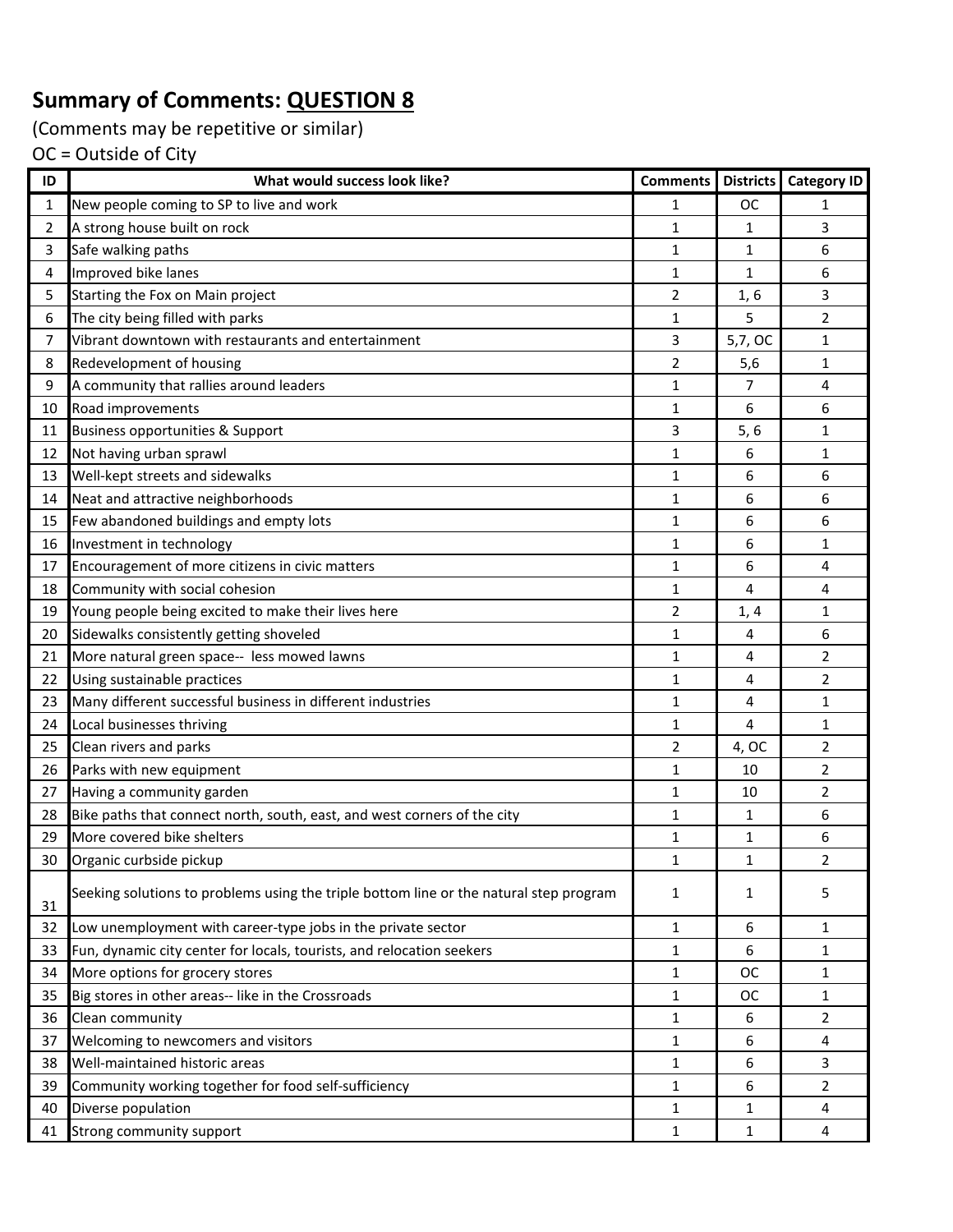| 42 | <b>Educational opportunities</b>                 | 1  |           | 3 |
|----|--------------------------------------------------|----|-----------|---|
| 43 | A great place to raise a family                  | 1  |           |   |
| 44 | Historic downtown culture                        |    | 9         |   |
| 45 | Not having the jail being built downtown         |    | 9         |   |
| 46 | Steady job and income growth                     | 4  | 1, 6, OC  |   |
| 47 | Rising test scores                               |    |           | 3 |
| 48 | Expanding core and small businesses              |    |           |   |
| 49 | A thriving university                            | 1  |           | 3 |
| 50 | Being a more cosmopolitan area                   |    | <b>OC</b> |   |
| 51 | Our community is already successful              |    | 9         |   |
| 52 | Safe community                                   | 1  | <b>OC</b> |   |
| 53 | To be more like Wausau, Eau Claire, Fond du Lac. |    | ОC        |   |
|    | <b>TOTAI</b>                                     | 64 |           |   |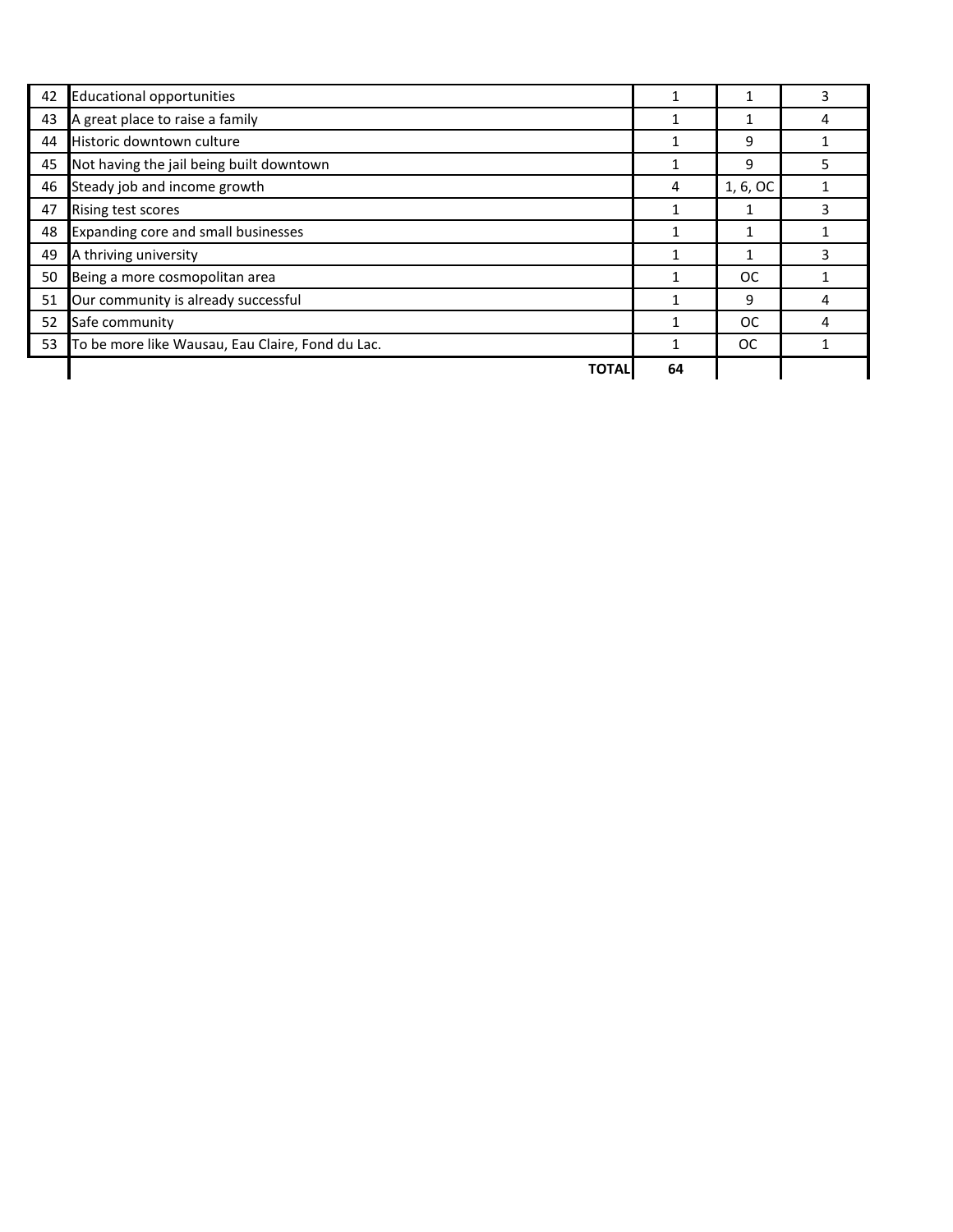Any other additional comments or feedback?

#### **Types of Comments Received**

| <b>Category ID</b> | <b>Categories</b>                                                   | <b>Comments</b> |
|--------------------|---------------------------------------------------------------------|-----------------|
|                    | Economic Development, Jobs, Business, and Growth                    |                 |
|                    | Natural Resources, Geography, Parks, Recreation, and Sustainability |                 |
|                    | Arts, Culture, Institutions, and Schools                            |                 |
|                    | <b>Community Relations and Characteristics</b>                      |                 |
|                    | Government, Ordinances, and Enforcement                             |                 |
| 6                  | Infrastructure, Traffic, and Transit                                |                 |
|                    | TOTAL                                                               | 18              |



| Frequent Responses (>3 responses)      | Response | # of District |
|----------------------------------------|----------|---------------|
| Glad the city is gathering information |          |               |